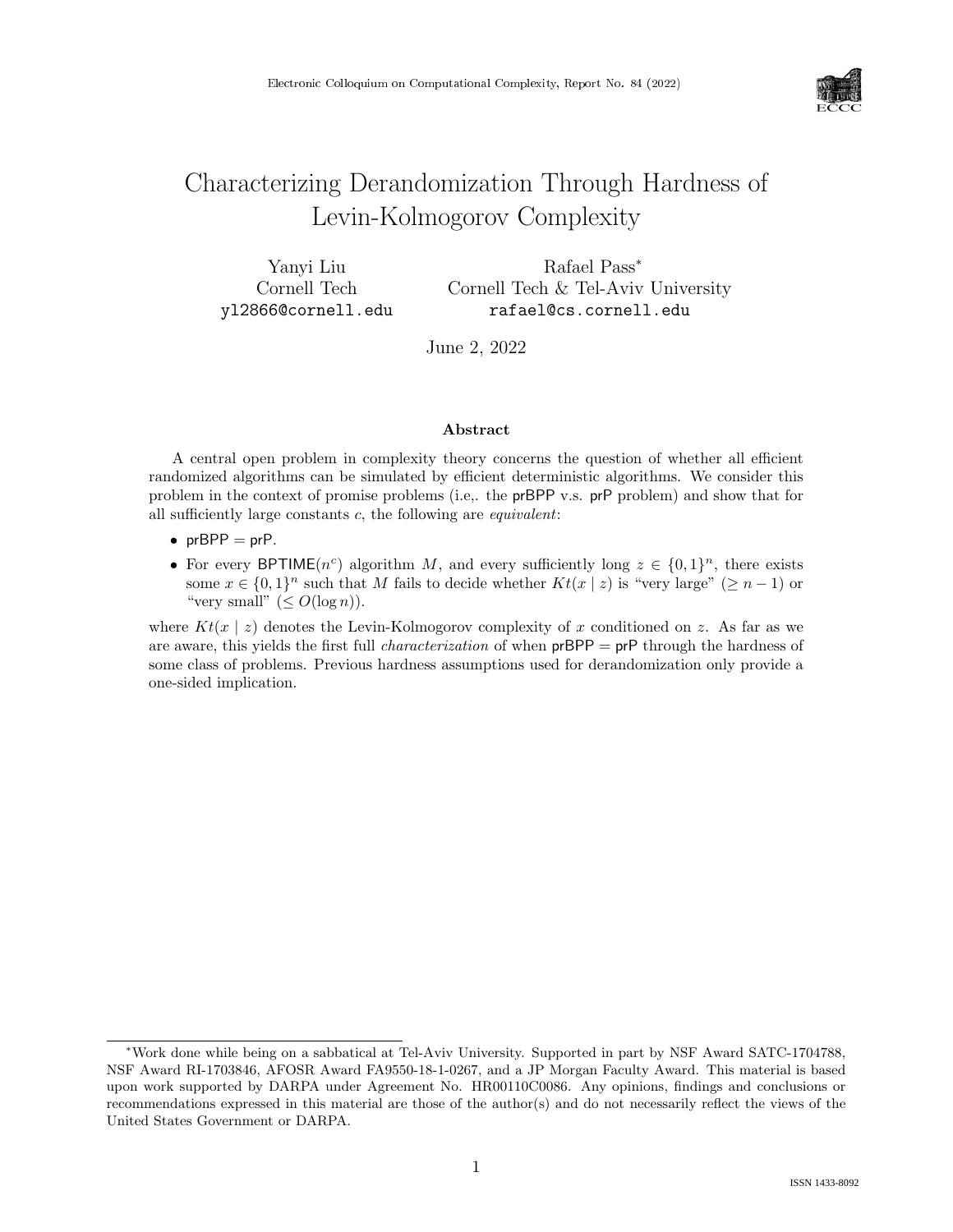# 1 Introduction

Randomness is an ubiquitous tool in algorithm design. A central open problem in complexity theory concerns the question of whether all randomized algorithms can be derandomized; that is, can every randomized polynomial-time algorithm be simulated by a deterministic polynomial-time one? In this work, we consider this question with respect to promise problems; as usual, we refer to **prBPP** as the class of promise problems (as opposed to languages) that can be solved in probabilistic polynomial time (with 2-sided error), and prP to the class of promise problems than can be solved in deterministic polynomial time, and we here consider the question of whether prBPP = prP.

A long sequence of works originating with the works of Blum-Micali [\[BM84\]](#page-15-0), Yao [\[Yao82\]](#page-17-0), Nisan [\[Nis91\]](#page-16-0), Nisan-Widgerson [\[NW94\]](#page-17-1), Babai-Fortnow-Nisan-Wigderson [\[BFNW93\]](#page-15-1), Impagliazzo-Wigderson [\[IW97\]](#page-16-1) have presented beautiful connections between this problem and the problem of proving computational-complexity lower bounds—the so-called hardness v.s. randomness paradigm. For instance, the results of  $\text{[NW94, IW97]}$  $\text{[NW94, IW97]}$  $\text{[NW94, IW97]}$  $\text{[NW94, IW97]}$  $\text{[NW94, IW97]}$  show that  $\text{prBPP} = \text{prP}$  under the assumption that  $\mathsf{E} = \mathsf{DTIME}(2^{O(n)})$  contains a language that requires Boolean circuits of size  $2^{\Omega(n)}$  for almost all input lengths (i.e., E is not contained in  $i \in \text{SIZE}(2^{\Omega(n)}))$ . Additionally, results by Impagliazzo, Kabanets and Wigderson  $[IKW02]$  show a *partial* converse: if  $prBPP = prP$ , then some non-trivial circuit lower bound also must hold. In more detail, if  $prBPP = prP$  (or even just  $MA = NP$ ), then NEXP  $\&$  P/poly; very recent works [\[Tel19,](#page-17-2) [MW18\]](#page-16-3) managed to strengthen the conclusion to e.g., NTIME $[n^{\mathsf{poly}\log n}] \nsubseteq \mathsf{P/poly}.$ 

But despite over 40 years of research on the topic of derandomization, there is still a large "gap" between the hardness assumptions required for derandomizing prBPP, and the ones that are known to be necessary for derandomization, leaving open the following question:

#### Does there exist some hardness assumption that is equivalent to  $\text{prBPP} = \text{prP}$ ?

Most notably, known derandomization results for prBPP require complexity lower-bounds on functions in EXP, whereas it is only known that derandomization of prBPP implies complexity lower bounds for functions in non-deterministic classes.

Circumventing this problem, an elegant result by Goldreich [\[Gol11\]](#page-16-4)—which will be instrumental in the current work—provides a characterization of prBPP = prP through the existence of a generalized form of a pseudo-random generator (PRG). In more detail, Goldreich [\[Gol11\]](#page-16-4) shows that  $\mathsf{prBPP} = \mathsf{prP}$ if and only if a certain type of a *targeted PRG* exists; roughly speaking, this is a PRG g that gets an additional target z as input, and indistinguishability holds with respect to uniform algorithms that also get the target  $z$  as input. In other words,  $g$  is just like a normal PRG, but with the exception that both the PRG and the distinguisher get access to the auxiliary "target" string  $z$ , and we require security to hold for all strings z. Since we consider PRGs in the context of derandomization, we allow the running-time of the PRG to be (polynomially) larger than the running-time of the distinguisher. As noted by Goldreich, such targeted PRGs suffice to derandomize prBPP, where the instance to be decided can be used as the "target"; Goldreich next provides a construction of such a targeted PRG assuming that prBPP = prP. As pointed out by Goldreich, however, the existence of a PRG is not a "hardness" assumption, and thus his work does not provide a characterization of derandomization in terms of some hardness assumption.

As far as we are aware, the only work that that shows an *equivalence* between  $\text{prBPP} = \text{prP}$  and some hardness assumption does so under a conjecture (a weaker version of the non-deterministic exponential-time hypothesis) [\[CRTY20\]](#page-16-5). Very recently, however, two intriguing works make progress on closing the gap between the necessary and sufficient assumptions for derandomization:

• Chen and Tell  $\left[ \text{CT21}\right]$ , relying on the work by Goldreich  $\left[ \text{Gold}(1)\right]$ , present a new uniform hardness assumption—roughly speaking, that there exists a multi-output function  $f$  computable by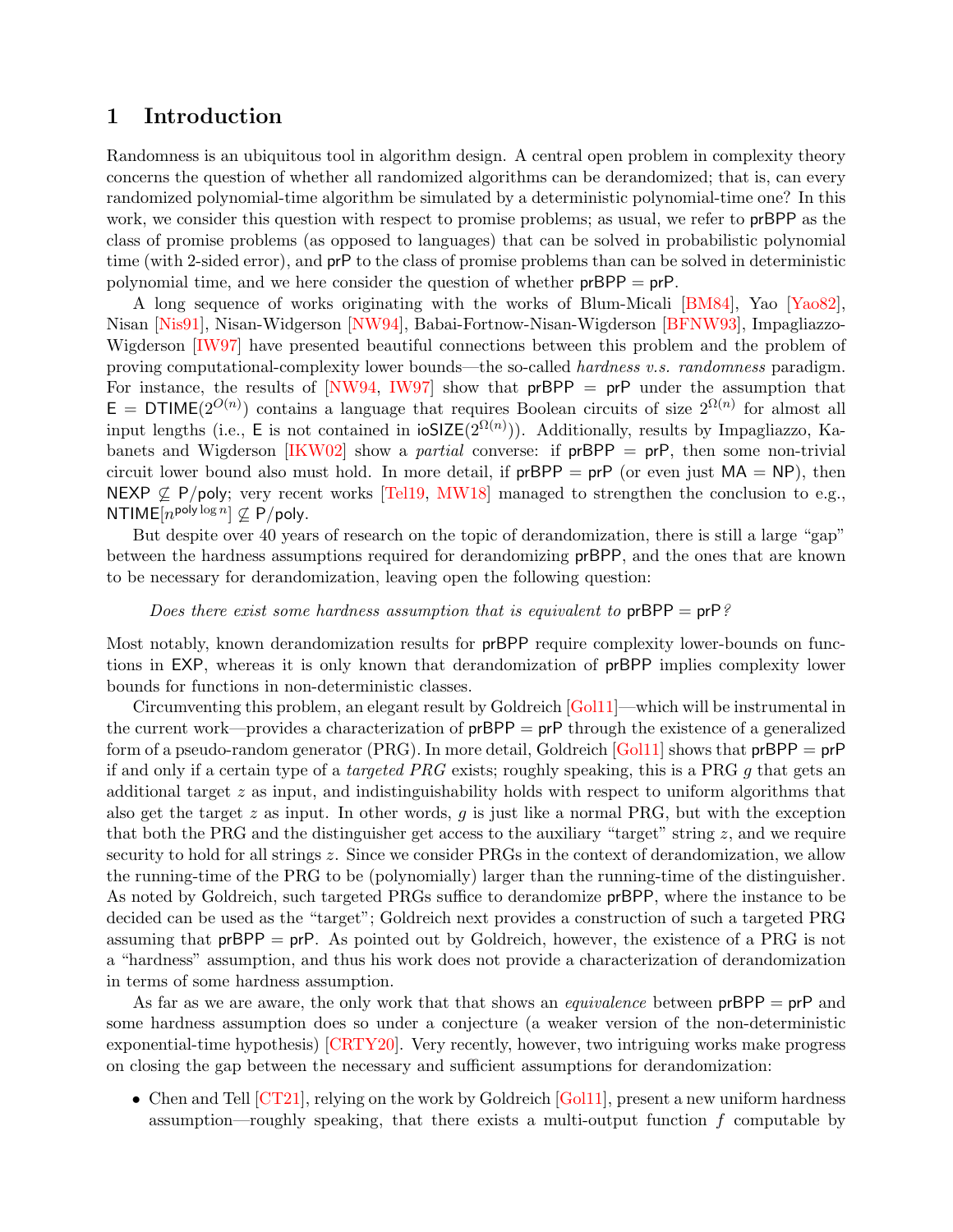polynomial size logspace-uniform circuits with depth bounded by  $n^2$  that cannot be computed in some (a-priori bounded) probabilistic polynomial time on any sufficiently large inputs which implies that  $prBPP = prP$ . They also show a partial converse: That a relaxed version of this conjecture, where the depth requirement is dropped, also is necessary.

• A work by Hirahara [\[Hir20\]](#page-16-7) presents an equivalence between *hitting set generators* (HSG) [\[ACR98,](#page-15-2) [ACRT99\]](#page-15-3) with respect to some circuit class and the hardness of approximating a Kolmogorov complexity problem (in more detail, the Levin-Kolmogorov complexity problem) with the same circuit class. While his result is stated with respect to low-level complexity classes (such as  $AC^0 \circ XOR$ ), his proof actually extends also to classes such as P/poly. While HSG w.r.t.,  $P/poly$  are known to imply that  $prBPP = prP$ , and they are a central tool toward establishing this in known results, they are not known to be implied by derandomization.

### 1.1 Characterizing prBPP = prP through the Hardness of Conditional  $Kt$ -complexity

In this work, we present a hardness assumption that is both *necessary* and *sufficient* for derandomizing prBPP. In more detail, we present an (in our eyes) natural class of promise problems such that  $p$ rBPP =  $p$ rP if and only if *every problem* in this class is (almost-everywhere) worst-case hard. The class of problems is related to Kolmogorov complexity.

Conditional Time-bounded Kolmogorov Complexity What makes the string 1212121212121 2121 less random than 60484850668340357492? The notion of  $Kolmogorov$  complexity (K-complexity), introduced by Solomonoff [\[Sol64\]](#page-17-3), Kolmogorov [\[Kol68\]](#page-16-8) and Chaitin [\[Cha69\]](#page-16-9), provides a method for measuring the amount of "randomness" in individual strings: The K-complexity of a string is the length of the shortest program  $\Pi$  (to be run on some fixed universal Turing machine U) that outputs the string x. K-complexity, however, disregards the running time of the program  $\Pi$ . Levin-Kolmogorov Complexity [\[Lev73\]](#page-16-10) is an elegant way for incorporating the running time of the program  $\Pi$  into the complexity:  $Kt(x)$  is defined as the minimal cost of a program  $\Pi$  that outputs x, where the cost of  $\Pi$  is defined as the sum of the length of  $\Pi$  and the *logarithm* of its running time.

We can also consider a conditional version of  $Kt$ -complexity: The *Conditional Levin-Kolmogorov* Complexity [\[ZL70,](#page-17-4) [Lev73,](#page-16-10) [Tra84,](#page-17-5) [LM91\]](#page-16-11) of a string x conditioned on a string z—denoted  $Kt(x | z)$  is the minimal "cost" of a program that, given the "auxiliary input"  $z$  (for free), outputs the string x.

We will here be interested in a *promise version* of the decisional conditional  $Kt$ -complexity problem, parametrized by thresholds  $T_{\text{YES}}$ ,  $T_{\text{NO}}$  that specify on what Kt-complexities a decider needs to work. In more detail, the promise problem  $\text{GapMcKtP}[T_{\text{YES}}, T_{\text{NO}}]$  is defined as follows:

- YES instances:  $(x, z)$  such that  $|x| = |z|$ , and  $Kt(x | z) \leq T_{\text{YES}}(|x|)$ .
- NO instances:  $(x, z)$  such that  $|x| = |z|$ , and  $Kt(x | z) \geq T_{\text{NO}}(|x|)$ .

Note that this is a "gap" problem as we are not considering strings that have "intermediary" conditional Kt-complexity.

The Main Theorem We are now ready to state our main theorem.

<span id="page-2-0"></span>**Theorem 1.1.** There exists a constant c such that the following are equivalent:

- pr $BPP = prP$ ;
- For all BPTIME( $n^c$ ) algorithm M, all sufficiently large  $z \in \{0,1\}^n$ , there exists some  $x \in \{0,1\}^n$ such that M fails to decide whether  $(x, z) \in \text{GapMcKtP}[O(\log n), n-1]$ .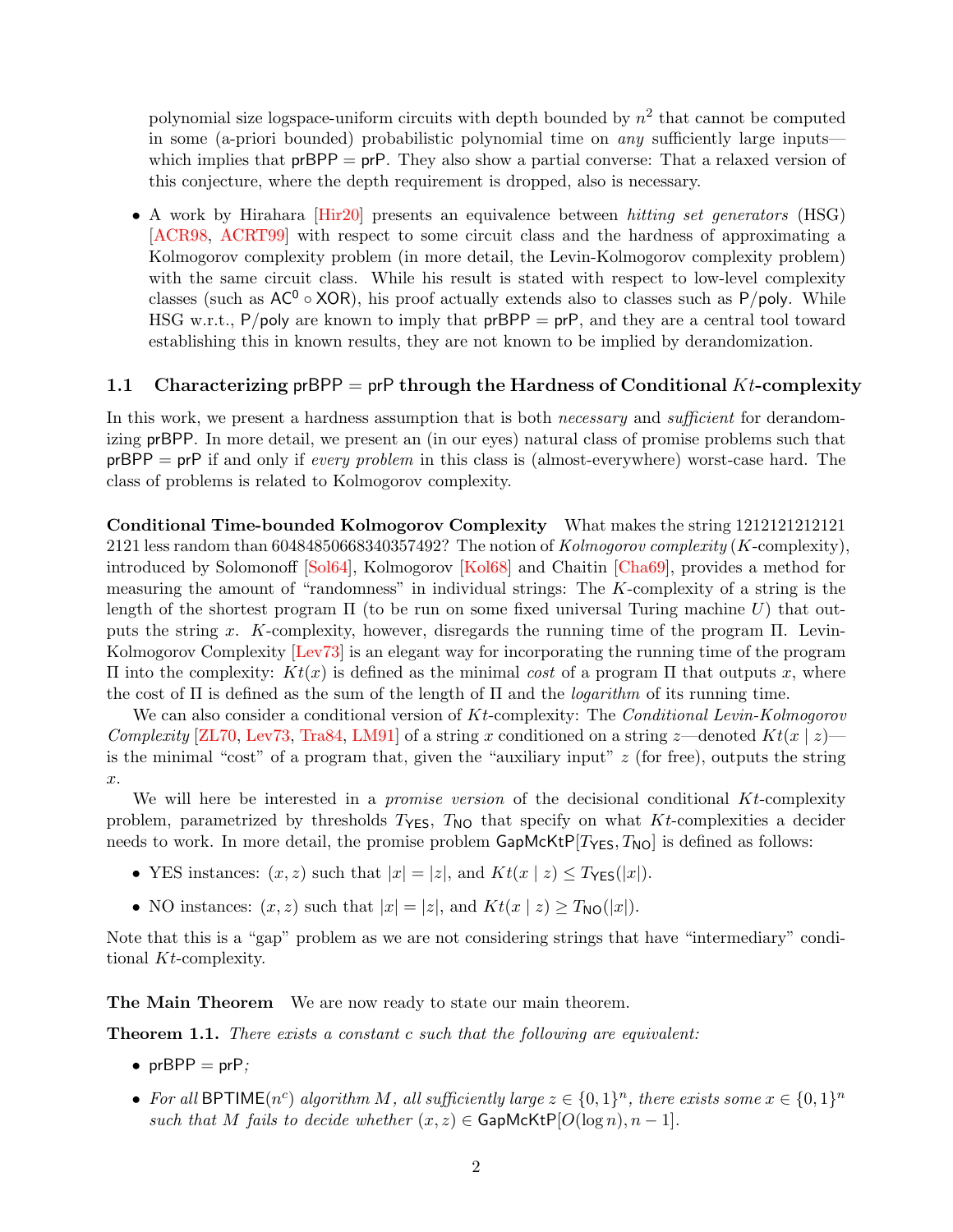In other words, prBPP = prP iff  $\text{GapMcKtP}[O(\log n), n - 1]$  is hard to decide for all (sufficiently large) auxiliary inputs  $z$  (w.r.t.,  $n^c$  time probabilistic algorithms).

Comparison with [\[Hir20\]](#page-16-7) Let us start by comparing Theorem [1.1](#page-2-0) with the results established by Hirahara [\[Hir20\]](#page-16-7). As mentioned above, Hirahara characterizes hitting sets generators as opposed to derandomization, but the problem he considered is very related to the one we consider. More specifically, Hirahara consider the exact same promise problem, but without any conditioning/auxiliary inputs, and shows that hardness with respect to circuits (as opposed to uniform probabilistic algorithms as we do) implies HSGs that are hard with respect to the same class of circuits. He also used this result to characterize some non-trivial derandomization (i.e.,  $\text{RTIME}[2^{\tilde{O}(\sqrt{n})}]$  into DTIME $[2^{n-\tilde{\omega}(\sqrt{n})}]$  on feasibly generated inputs).

On a high level, Hirahara constructs a HSG by using the first  $O(\log n)$  bits of the seed to select a program  $M$ , lets the output of the program determine a truthtable of a function  $f$ , and then relies on the Impagliazzo-Wigderon (IW) PRG  $[IW97]$  (applied to the second part of the seed) using f as the "hard function".<sup>[1](#page-3-0)</sup> Hirahara shows that any attacker for such a HSG can be used to distinguish whether  $Kt(x)$  is smaller than  $O(\log n)$  or at least  $n-1$ .

Our construction of a targeted PRG relies on similar principles. Similarly to [\[Hir20\]](#page-16-7), we use the first  $O(\log n)$  bits of the seed to select a program M, but instead of letting M operate not just on the empty input (as in  $[Hir20]$ ), we also let the program M access the target string z; in other words, we can think of this approach as using the target/instance to get a hard function, and next applying IW to this function. As we shall see, when doing this, we can show that any distinguisher for the targeted HSG that works given a target  $z$  can be used, together with the IW reconstruction procedure, to distinguish for any  $x \in \{0,1\}^{|z|}$  whether  $Kt(x | z)$  is small or large.

Comparison with [\[CT21\]](#page-16-6) It is also worthwhile to compare Theorem [1.1](#page-2-0) with the result of Chen and Tell [\[CT21\]](#page-16-6). Most importantly, Theorem [1.1](#page-2-0) present a full characterization of when  $\text{prBPP} = \text{prP}$ , whereas the result in  $\left[CT21\right]$  has a gap between the sufficient and necessary assumptions. Nevertheless, there are also similarities: The condition where we require hardness for all auxiliary inputs is closely related to the hardness condition in [\[CT21\]](#page-16-6) which requires hardness for (almost) all inputs. Indeed, on a technical level, the reason these requirements arise are quite similar in both works, and our condition is inspired by  $\left[CT21\right]$ . On the other hand, our condition is also more complex than the one in  $[CT21]$  in that the input to our problem consists of two parts—the auxiliary input z and the instance x—and whereas we require hardness w.r.t. all sufficiently large z (just like [\[CT21\]](#page-16-6)), we only require the algorithm to fail on *some* instance  $x$  (similarly to standard notions of worst-case hardness).

An alternative way of looking at our result is as presenting an *explicit* multi-output function  $F$ where the *i*th component of the output of F on input z is  $Kt(i, z)$  such that almost-all-input hardness of  $n - O(\log n)$  approximating F is equivalent to prBPP = prP. This condition differs from the one in  $[CT21]$  in that (1) we are considering an explicit function, rather that just any function, (2) the output length of the function is exponential (similar to  $[\text{ILO}20]$ ) whereas it is polynomial in  $[\text{CT}21]$ , and (3) we require hardness of approximating the function, as opposed to computing it exactly.

Finally, we note that we actually prove an even stronger result: we do not actually require hardness of  $GapMcktP$  w.r.t (almost) all auxiliary input strings to deduce that  $prBPP = prP$ . In fact, we show that for every  $\gamma$ , there exists a *universal* and *uniformly* computable sequence  $Z^{\gamma}$  =

<span id="page-3-0"></span><sup>&</sup>lt;sup>1</sup>Hirahara presented his construction in a somewhat different way. In more detail, his construction of the HSG is simply a "universal HSG" obtained by interpreting the seed as a program  $M$  that is executed. He then uses the [\[IW97\]](#page-16-1) construction in the analysis of the HSG. For our purposes, the above alternative presentation where incorporating the IW PRG directly into the construction will be helpful.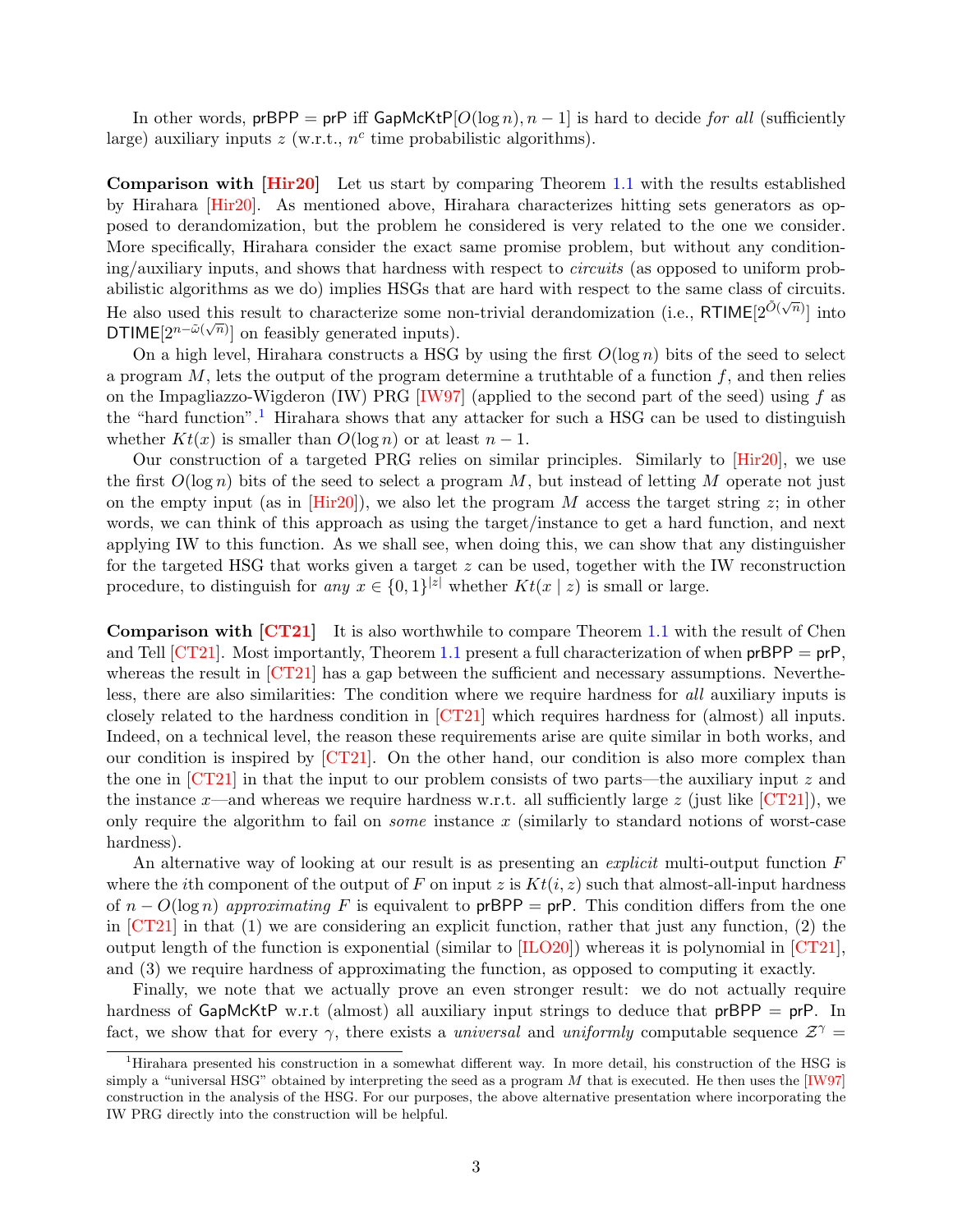$\{z_1, z_2, ...\}$  such that n<sup>c</sup>-time hardness of GapMcKtP[ $\gamma \log n, n-1$ ] w.r.t. the specific sequence  $\mathcal{Z}^{\gamma}$ implies that  $prBPP = prP$ .

We also mention that we can characterize quasi-polynomial time derandomization of **prBPP** using the same problems, by changing the YES-threshold to **poly**  $\log n$ . For technical reasons, our approach does not extend to subexponential-time derandomization.[2](#page-4-0)

### 1.2 Proof Overview

To prove Theorem [1.1,](#page-2-0) we prove each direction of the equivalence separately.

**Hardness of GapMcKtP from prBPP = prP** The first direction involves showing the hardness of GapMcKtP assuming that  $prBPP = prP$ . This direction follows mostly leveraging Goldreich's  $[Gol11]$  earlier result showing the existence of a targeted PRG assuming  $prBPP = prP$ . We here consider a notion of a targeted PRG that is essentially identical to the notion of a "targeted canonical derandomizer" defined by Goldreich, but generalizes/strengthens his notion in several ways; most notably, we consider randomized distinguishers that may have superlinear running time, whereas Goldreich restricts attention to *deterministic* distinguishers with *linear* running time. Nevertheless, we observe that the PRG constructed by Goldreich (with minor modifications) actually satisfies the notion of a targeted PRG that we consider. Additionally, we observe that this (slightly new) notion of a targeted PRG suffices for demonstrating hardness of GapMcKtP for all sufficiently large auxiliary inputs  $z$  —roughly speaking, any solver for GapMcKtP can break the PRG as random strings (most often) are NO-instances, and strings in the range of the PRG are YES-instances; the target of the PRG will here correspond to the auxiliary input z used for the GapMcKtP problem.

 $p$ rBPP =  $p$ rP from the Hardness of GapMcKtP To prove the second direction, we first observe that by the result of Buhrman and Fortnow [\[BF99\]](#page-15-4) (building on [\[Sip83,](#page-17-6) [Lau83\]](#page-16-13)), it suffices to show that  $prRP = prP$  to deduce that  $prBPP = prP$ . (We remark that for this result to hold, it is crucial that we are considering promise problems and not languages). Thus, it will suffice to derandomize prRP. Next, we consider the notion of a targeted HSG (discussed above) and demonstrate how to construct such a targeted HSG assuming that  $GapMcKtP$  is hard for all sufficiently large auxiliary inputs z. As mentioned above, the construction relies on ideas similar to those employed by Hirahara [\[Hir20\]](#page-16-7) except that, similarly to  $\text{[CT21]}$  $\text{[CT21]}$  $\text{[CT21]}$ , we are using the target/instance z to obtain a "hard function" that we can plug into the IW generator.

Finally, to weaken the assumption to require hardness of GapMcKtP with respect to a specific universal and uniformly computable sequence of auxiliary inputs, we observe more generally that for any candidate construction of a HSG, there exists some universal sequence of targets such that security of the HSG w.r.t. this target sequence implies security w.r.t. all target sequences; and furthermore, this target sequence can be computed (in exponential time).

# 2 Preliminaries and Definitions

We assume familiarity with basic concepts such as Turing machines, polynomial-time algorithms, and probabilistic algorithms and computational classes such as prBPP, prRP, and prP. We let  $\mathcal{U}_n$  the uniform distribution over  $\{0,1\}^n$ . Given a string  $x \in \{0,1\}^n$  and an index  $j \in [n]$ , we let  $[x]_j$  denote the length- $j$  prefix of  $x$ .

<span id="page-4-0"></span><sup>&</sup>lt;sup>2</sup>More precisely, our characterization only works for complexity classes C of running times T such that if  $T \in \mathcal{C}$  then  $T(T(\cdot)) \in \mathcal{C}$  as well. This follows from our use of [\[Sip83,](#page-17-6) [Lau83,](#page-16-13) [BF99\]](#page-15-4).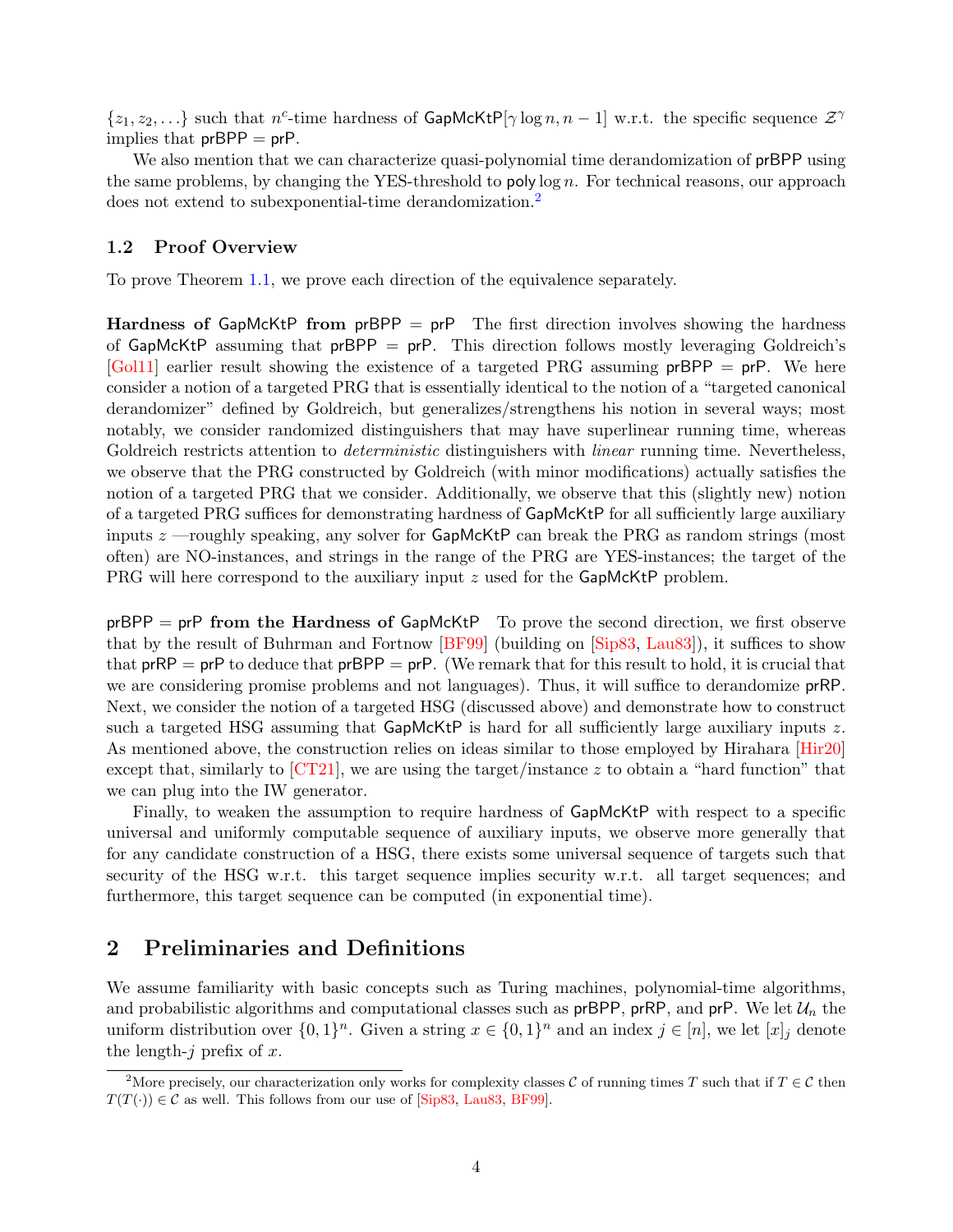Let  $S \subseteq \{0,1\}^*$  be a set. We say that S is *decidable* if there exists a Turing machine M such that for all  $x \in \{0,1\}^*, x \in S$  iff  $M(x) = 1$ . Let  $\mathcal{Z} = \{z_n\}_{n \in \mathbb{N}}$  be a sequence. We say that  $\mathcal{Z}$  is uniform if there exists a Turing machine M such that for all  $n \in \mathbb{N}$ ,  $z_n = M(1^n)$ . We say that a function  $f : \mathbb{N} \to \mathbb{N}$  is time-constructible if f is increasing and for all  $n \in \mathbb{N}$ ,  $f(n)$  can be computed by a Turing machine in time  $\mathsf{poly}(f(n))$ .

### 2.1 Levin's Conditional Kolmogorov Complexity

We recall the notion of Levin-Kolmogorov complexity. Roughly speaking, the Levin's Kolmogorov complexity [\[Kol68,](#page-16-8) [Sip83,](#page-17-6) [Tra84,](#page-17-5) [Ko86,](#page-16-14) [Lev73\]](#page-16-10),  $Kt(x | z)$ , of a string  $x \in \{0,1\}^*$  conditioned on a "auxiliary input" string  $z \in \{0,1\}^*$  is the cost of the most "efficient" program  $\Pi$  such that  $\Pi(z)$ outputs x in t steps, where the efficiency of  $\Pi$  is defined to be the sum of the length of  $\Pi$  and the logarithm of t. We proceed to the formal definition. Let  $U$  be some fixed Universal Turing machine that can emulate any Turing machine  $\Pi$  with polynomial overhead. Let  $U(\Pi(z), 1^t)$  denote the output of  $\Pi(z)$  when emulated on U for t steps.

**Definition 2.1.** For all  $x \in \{0, 1\}^*$  and  $z \in \{0, 1\}^*$ , define

$$
Kt(x \mid z) = \min_{\Pi \in \{0,1\}^*, t \in \mathbb{N}} \{ |\Pi| + \lceil \log t \rceil : U(\Pi(z), 1^t) = x \}
$$

We will here focus on a promise version of the decisional minimum conditional Levin-Kolmogorov complexity problem, parametrized by thresholds  $T_{\text{YES}}, T_{\text{NO}}$ .

**Definition 2.2** (GapMcKtP). Let  $T_{\text{YES}}, T_{\text{NO}}$  be two threshold functions. The promise problem GapMcKt $P[T_{\text{YES}}, T_{\text{NO}}]$  is defined as follows.

- YES instances:  $(x, z)$  such that  $|x| = |z|$ , and  $Kt(x | z) \leq T_{\text{YES}}(|x|)$ .
- NO instances:  $(x, z)$  such that  $|x| = |z|$ , and  $Kt(x | z) \geq T_{\text{NO}}(|x|)$ .

Definition 2.3 (Deciding GapMcKtP). We say that a probabilistic machine M fails to decides whether  $(x, z) \in \mathsf{GapMcKtP}[T_{\mathsf{YES}}, T_{\mathsf{NO}}]$  if either  $Kt(x \mid z) \leq T_{\mathsf{YES}}(|x|)$  but  $\Pr[M(x, z) = 0] > 1/3$ or  $Kt(x \mid z) \geq T_{\text{NO}}(|x|)$  but  $\Pr[M(x, z) = 1] > 1/3$ .

We will consider two notions of hardness of deciding GapMcKtP: either when the auxiliary input is fixed to some particular sequence (one for each input length), or hardness with respect to almost all auxiliary inputs.

**Definition 2.4** (Hardness of GapMcKtP). We say that GapMcKtP[ $T_{\text{YES}}, T_{\text{NO}}$ ] is:

- hard for probabilistic T-time algorithms given the auxiliary input sequence  $\mathcal{Z} =$  $\{z_1, z_2, \ldots\}$  if for all probabilistic T-time algorithms M, all sufficiently large n, there exists a string  $x \in \{0,1\}^n$  such that M fails to decide whether  $(x, z_n) \in \mathsf{GapMcKtP}[T_{\mathsf{YES}}, T_{\mathsf{NO}}].$
- $\bullet$  hard for probabilistic T-time algorithms on almost all auxiliary inputs if for all sufficiently large z, there exists some  $x \in \{0,1\}^{|z|}$  such that M fails to decide whether  $(x, z) \in$ GapMcKt $P[T_{\text{YES}}, T_{\text{NO}}]$ .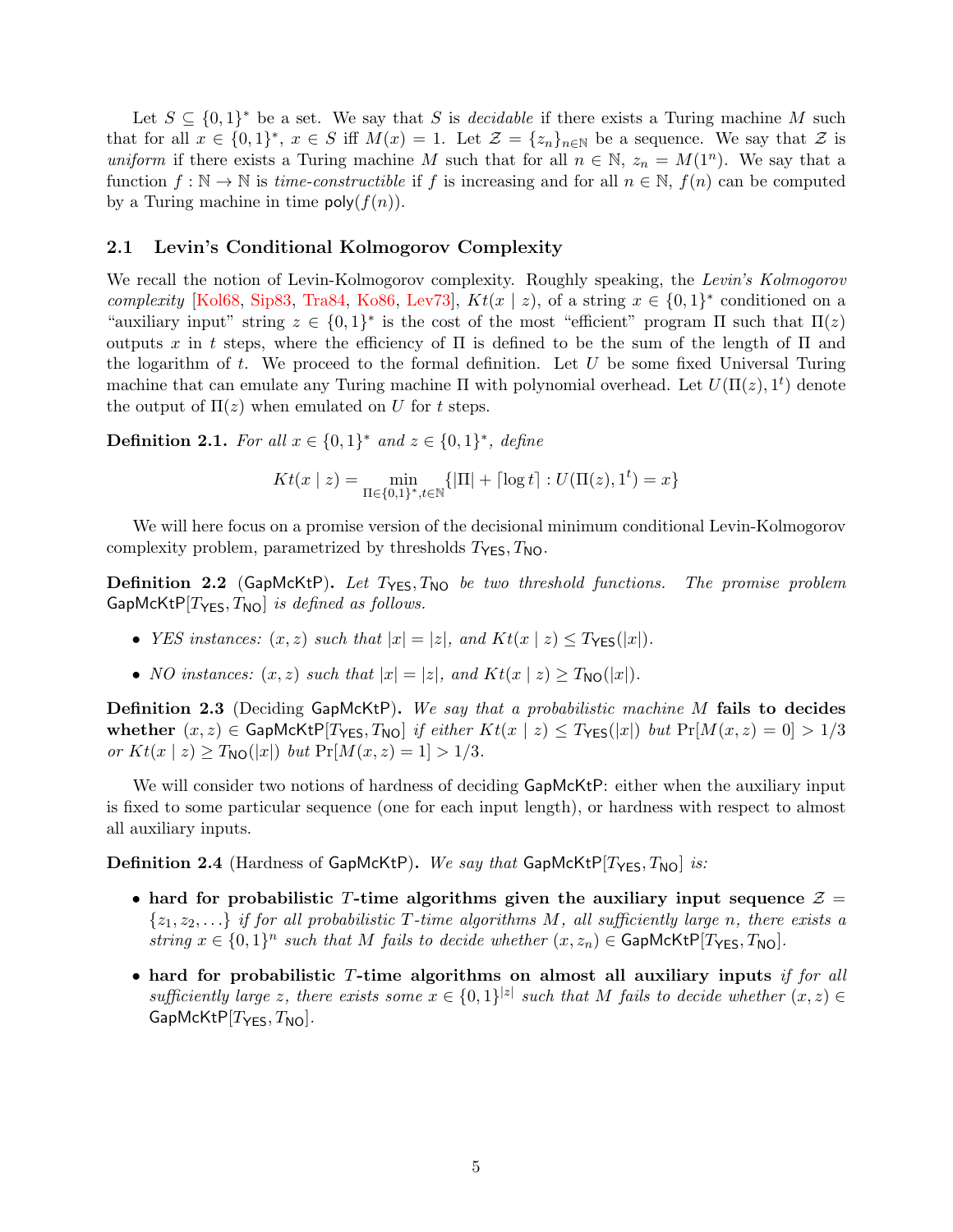#### 2.2 Targeted Pseudorandom Generator

We consider the notion of a *targeted pseudorandom generator (targeted PRG)*, which is a generalization of the notion of a targeted derandomizer due to Goldreich [\[Gol11\]](#page-16-4). Roughly speaking, a targeted pseudorandom generator g takes a seed along with a "target" string z as input, and we require that its output is indistinguishable from uniform by (computationally-bounded) distinguishers that additionally get the target  $z$  as input. In other words,  $g$  is just like a normal PRG, but with the exception that both the PRG and the distinguisher get access to the auxiliary "target" string  $z$ , and we require security to hold for all strings z. Since we consider PRGs in the context of derandomization, we allow the running-time of the PRG to be (polynomially) larger than the running-time of the distinguisher. We highlight that our notion slightly generalizes the notion of Goldreich by allowing the length of the target string to be different than the length of the output of the PRG, and additionally, we require the PRG to be defined over all output lengths. Furthermore, it strengthens Goldreich's notion by considering randomized distringuishers that may have superlinear running time (whereas Goldreich restricts attention to deterministic distinguishers with linear running time).

**Definition 2.5** (Targeted pseudorandom generator (generalizing  $[Gol11]$ )). Let  $g: 1^n \times \{0,1\}^{\ell(n)} \times$  $\{0,1\}^{m(n)} \to \{0,1\}^n$  be an efficiently computable function. We say that g is an  $T(n)$ -secure  $(\ell(n), m(n))$ targeted pseudorandom generator (T-secure  $(\ell(n), m(n))$ -targeted PRG) if for all probabilistic attackers D that run in  $T(n)$  time (where n is the length of its first input), for all sufficiently large  $n \in \mathbb{N}$ and all strings  $z \in \{0,1\}^{\ell(n)}$ , it holds that

$$
|\Pr[s \leftarrow \{0, 1\}^{m(n)} : D(1^n, z, g(1^n, z, s)) = 1] - \Pr[x \leftarrow \{0, 1\}^n : D(1^n, z, x) = 1]| < \frac{1}{6}.
$$

### 2.3 Targeted Hitting Set Generator

We turn to introducing the notion of *hitting set generator (HSG)* [\[ACR98,](#page-15-2) [ACRT99\]](#page-15-3) that we rely on. Recall that a standard hitting set generator requires its image set to have an overlap with any dense set that can be accepted by a small circuit. However, we here restrict our attention to uniform deterministic machines and we will consider the targeted variant of HSGs [\[Gol11\]](#page-16-4) (see also [\[CT21\]](#page-16-6)).

**Definition 2.6** (Targeted hitting set generator). Let  $g: 1^n \times \{0,1\}^{\ell(n)} \times \{0,1\}^{m(n)} \rightarrow \{0,1\}^n$  be an efficiently computable function. We say that g is an  $T(n)$ -secure  $(\ell(n), m(n))$ -targeted hitting set generator (T-secure  $(\ell, m)$ -targeted HSG) secure w.r.t. deterministic attackers if for all deterministic attackers D that run in  $T(n)$  time (where n is the length of its first input), for all sufficiently large  $n \in \mathbb{N}$  and all strings  $z \in \{0,1\}^{\ell(n)}$ , it holds that if

$$
\Pr[x \leftarrow \{0, 1\}^n : D(1^n, z, x) = 1] \ge \frac{1}{6}
$$

then

$$
\Pr[s \leftarrow \{0, 1\}^{m(n)} : D(1^n, z, g(1^n, z, s)) = 1] > 0
$$

For any targeted HSG g, we say that g is  $O(T(n))$ -secure if for all constant  $c > 0$ , g is  $(cT(n))$ secure.

In addition, we will also consider a weaker notion of the targeted hitting set generator, where security is only guaranteed given some particular sequence of target inputs (rather than for all target inputs). Formally, let  $\ell(n)$  be a function and let  $\mathcal{Z} = \{z_n\}_{n\in\mathbb{N}}$  such that  $|z_n| = \ell(n)$ . Let  $g: 1^n \times \{0,1\}^{\ell(n)} \times \{0,1\}^{m(n)} \to \{0,1\}^n$  be an efficiently computable function. We say that g is a  $T(n)$ -secure  $(\mathcal{Z}, m(n))$ -targeted hitting set generator (T-secure  $(\mathcal{Z}, m)$ -targeted HSG) if its security requirement holds for all sufficiently large  $n \in \mathbb{N}$  and  $z = z_n$ .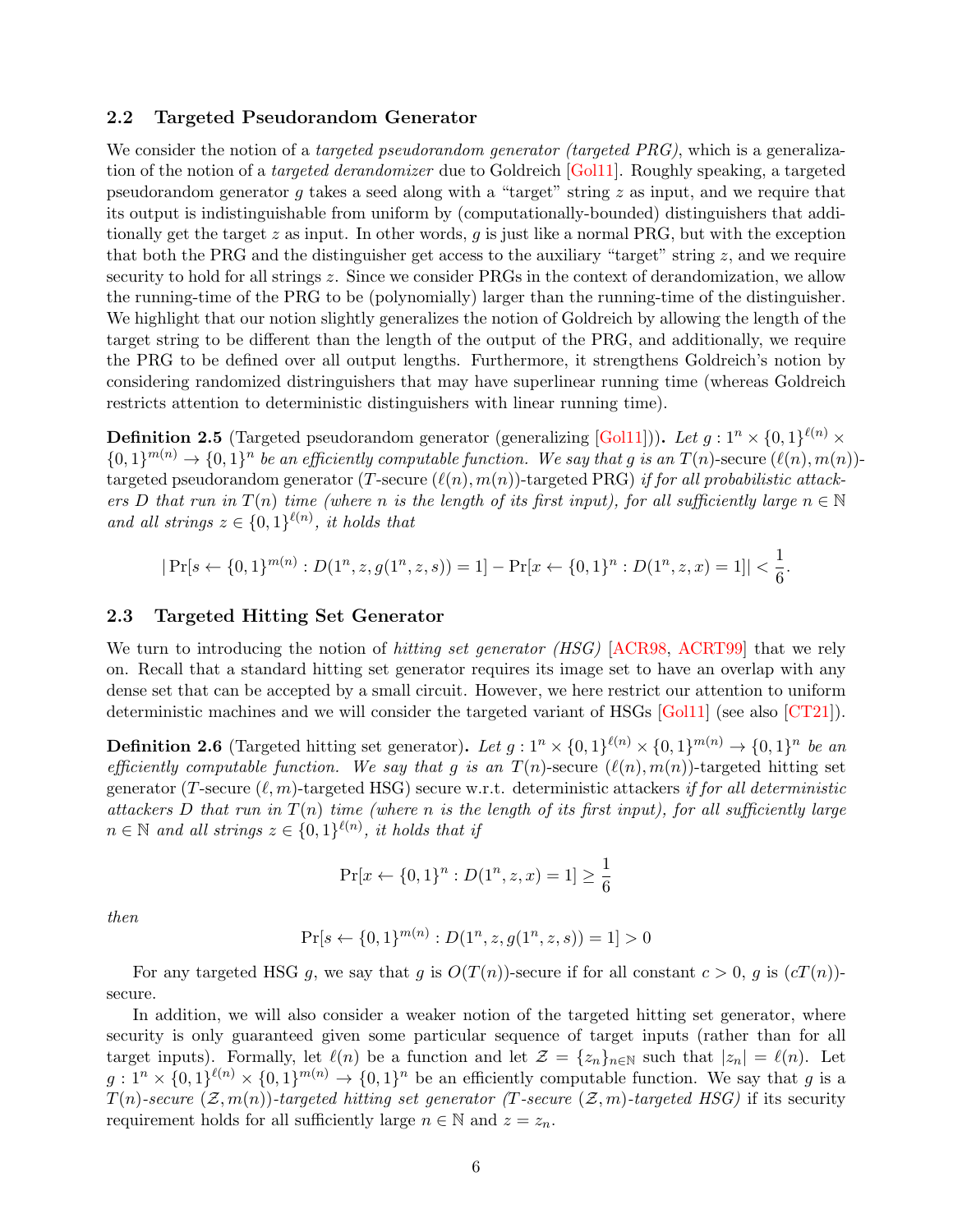It is well-known that a (non-uniformly) secure HSG can derandomize prRP. We next show that when considering a targeted uniformly-secure HSG, the same derandomization result still holds. This in essence follow by the standard proof (that non-uniformly secure HSG derandomize RP), but with an additional padding argument to deal with the "target"/auxiliary input.

<span id="page-7-4"></span>**Lemma 2.7.** Assume that there exist constants  $c \geq 1, \theta \geq 1$  and a  $O(n^{\theta})$ -secure  $(n^{\theta}, c \log n)$ -targeted  $HSG \ g: 1^n \times \{0,1\}^{n^{\theta}} \times \{0,1\}^{c \log n} \to \{0,1\}^n$  secure w.r.t. deterministic attackers. Then, prRP = prP.

**Proof:** To show that  $prRP = prP$ , it suffices to prove that for any polynomial-time randomized algorithm  $A$ , there exists a polynomial-time deterministic algorithm  $B$  such that for all sufficiently long  $x \in \{0,1\}^*$ , if  $\Pr_r[A(x; r) = 1] \ge \frac{1}{2}$  $\frac{1}{2}$ , then  $B(x) = 1$ ; and if  $\Pr_r[A(x; r) = 0] = 1$ , then  $B(x) = 0$ (where r denotes the random coins that A uses).

Consider any poly-time randomized algorithm A. We can without loss of generality assume that A runs in linear time and A uses as many random coins as its input length.<sup>[3](#page-7-0)</sup> If  $\theta > 1$ , the following padding argument is needed. For any string  $x \in \{0,1\}^*$ , let x' be the string  $x10^{|x|\theta-|x|-1}$ ; that is, we pad as many '0' at the end of x||1 until it becomes of length  $|x|^\theta$ . Let A' be an algorithm such that  $A'(x';r) = A(x;r)$  for any  $x, r<sup>4</sup>$  $x, r<sup>4</sup>$  $x, r<sup>4</sup>$  (If  $\theta = 1$ , we let  $x' = x$  and  $A' = A$ .)

We proceed to constructing a poly-time deterministic algorithm  $B$  that deterministically emulates A. On input an instance  $x \in \{0,1\}^n$ ,  $B(x)$  tries all possible seeds  $v \in \{0,1\}^{c \log n}$  and  $B(x)$  outputs 1 if and only if there exists a seed v such that  $A'(x', g(1^n, x', v)) = 1$ ; otherwise  $B(x)$  outputs 0.

Observe that if  $A(x, r)$  outputs 0 with probability 1 (over the random choice of r),  $A'(x', r)$  will output 0 with probability 1 and thus  $B(x)$  will also output 0. Also note that B runs in polynomial time.

We show that, for all sufficiently long x,  $B(x)$  will output 1 if  $A(x, r)$  outputs 1 with probability  $\geq \frac{1}{2}$  $\frac{1}{2}$  Since g is a  $O(n^{\theta})$ -secure  $(n^{\theta}, c \log n)$ -targeted HSG and A' runs in deterministic  $O(n^{\theta})$  time with respect to  $n = |r| = |x|$ , it follows that for all sufficiently large  $n \in \mathbb{N}$ ,  $x' \in \{0,1\}^{n^{\theta}}$ , it holds that if

<span id="page-7-2"></span>
$$
\Pr[r \leftarrow \{0, 1\}^n : A'(x', r) = 1] \ge \frac{1}{6} \tag{1}
$$

then

<span id="page-7-3"></span>
$$
\Pr[v \leftarrow \{0, 1\}^{c \log n} : A'(x'; g(1^m, x', v)) = 1] > 0. \tag{2}
$$

Consider some string x such that g is secure on auxiliary input  $x'$  (with respect to  $A'$ ) and it holds that  $Pr_r[A(x; r) = 1] \geq \frac{1}{2}$  $\frac{1}{2}$  $\frac{1}{2}$  $\frac{1}{2}$ . It follows that  $Pr_r[A'(x';r) = 1] \geq \frac{1}{2}$  which implies that Equation 1 holds. Therefore, by the hitting property of g, Equation [2](#page-7-3) also holds and there exists a seed  $v \in \{0,1\}^{c \log n}$ such that  $A'(x', g(1^n, x', v)) = 1$ . Thus,  $B(x)$  will output 1. Finally note that g will be secure on all sufficiently long x', so B can always find a seed v such that  $A'(x', g(1^n, x', v)) = 1$  if  $\Pr_r[A(x, r)] =$  $|1| \geq \frac{1}{2}$  $\frac{1}{2}$  for all sufficiently long x. П

# 3 Universal Target Strings for Targeted HSG or PRG

In this section, we show a useful statement about targeted PRGs/HSGs: For every candidate PRG/HSG, there exists a universal sequence of targets (one for each input lenght) such that if the PRG/HSG is secure with respect to this sequence, then it will be secure with respect to any target. Furthermore, this universal sequence is computable (in exponential time). Looking ahead,

<span id="page-7-0"></span><sup>&</sup>lt;sup>3</sup>If A does not run in linear time (or uses more random coins than its input length), we can pad the input of A so that the padded version (of  $A$ ) now runs in linear time (or uses equally many of random coins).

<span id="page-7-1"></span><sup>&</sup>lt;sup>4</sup>More formally, A' is an algorithm proceeding as the following. A' takes input  $(x', r)$  and then removes as many '0' in the end of x' as it can. A' further remove a single bit '1' and denote the result by x. A' returns  $A(x, r)$ .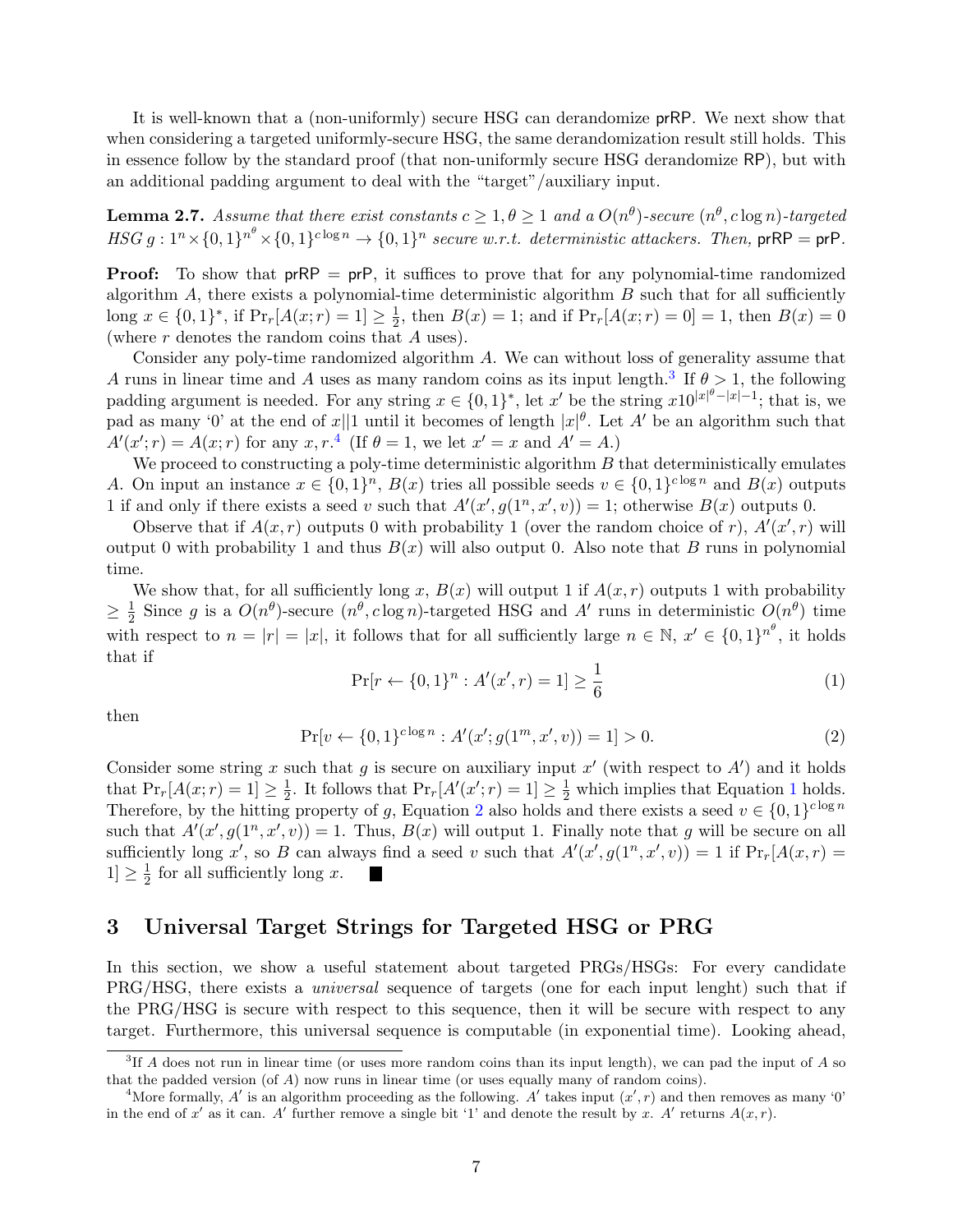this will later be useful to us to show that hardness of GapMcKtP with respect to a particular, computable, sequence of auxiliary inputs, suffices to characterize derandomization.

<span id="page-8-0"></span>**Lemma 3.1.** Let  $g: 1^n \times \{0,1\}^{\ell(n)} \times \{0,1\}^{m(n)} \to \{0,1\}^n$  be an efficiently computable function such that  $\ell, m$  are polynomially bounded, and let  $T(n) \leq 2^n$  be a function. There exists an exponential time uniform sequence  $\mathcal{Z} = \{z_n \in \{0,1\}^{\ell(n)}\}_{n \in \mathbb{N}}$  such that if g is a T-secure  $(\mathcal{Z}, m(n))$ -target HSG (resp PRG) secure on  $\mathcal{Z}$ , then g is a T-secure  $(\ell(n), m(n))$ -target HSG (resp PRG) secure on all target inputs.

**Proof:** Let  $q, T$  be as in the lemma statement. We consider the Turing machine M that proceeds as follows. On input  $1^n$ ,  $M(1^n)$  enumerates all TMs D of (description) length  $\leq \log n$  in lexicographic order.  $M(1^n)$  verifies whether the following two conditions are satisfied.

- $D(y_1, y_2, y_3)$  terminates within  $T(|y_1|)$  steps for all strings  $y_1, y_2, y_3$  satisfying  $|y_1| \le n, |y_2|$  $\ell(|y_1|), |y_3| = |y_1|.$
- There exists a string  $x \in \{0,1\}^{\ell(n)}$  such that D breaks g on the target input x. Specifically, if g is a HSG candidate, it requires that

$$
Pr[s \leftarrow \{0, 1\}^{m(n)} : D(1^n, x, g(1^n, x, s)) = 0] = 1
$$

and

$$
\Pr[r \leftarrow \{0, 1\}^n : D(1^n, x, r) = 1] > \frac{1}{6}.
$$

Let  $D'$  be the first machine M finds such that the above two checks are passed. Let  $x'$  be the lexicographically smallest string such that the second condition above is satisfied (with respect to D').  $M(1^n)$  will simply output x'. Finally, let  $\mathcal{Z} = \{z_n\}$  be a sequence such that for all  $n \in \mathbb{N}$ ,  $z_n = M(1^n)$ .

We next argue that if g is a T-secure  $(\mathcal{Z}, m(n))$ -target HSG (resp PRG) secure on  $\mathcal{Z}$ , then g is a T-secure  $(\ell(n), m(n))$ -target HSG (resp PRG) secure on all target inputs, which concludes our proof (since  $M$  also runs in exponential time). Assume for contradiction that there exists a  $T$ -time distinguisher D such that D breaks q on infinitely many target inputs. Let  $D^*$  be such a distinguisher with the lexicographically smallest description. Consider all TMs  $D'$  that are lexicographically smaller than  $D^*$ , and the following two observations will show that  $M(1^n)$  will never accept any TM  $D' <_{\text{lex}} D^*$  when n is sufficiently large.

- If D' is not a T-time machine. Then there exists an input of the form  $y_1, y_2, y_3$  to D' such that  $D'(y_1, y_2, y_3)$  runs more than  $T(|y_1|)$  steps before it halts.  $M(1^n)$  will not accept  $D'$  if  $n > |y_1|$ .
- If D' is a T-time machine, since  $D' <_{lex} D^*$ , D' will only break g on finitely many target inputs (if any).  $M(1^n)$  will not accept D' if n is sufficient large (so that D' never breaks g on target inputs of length larger than  $n$ ).

On the other hand, note that  $M(1^n)$  will accept  $D^*$  if  $D^*$  breaks g on some target input of length n (which happens infinitely often). Whenever  $M(1^n)$  accepts  $D^*$ ,  $D^*$  will break g on target  $z_n$  since  $z_n = M(1^n)$ . Therefore, we conclude that  $D^*$  breaks the security of g on infinitely many  $z$ 's  $\in \mathcal{Z}$ .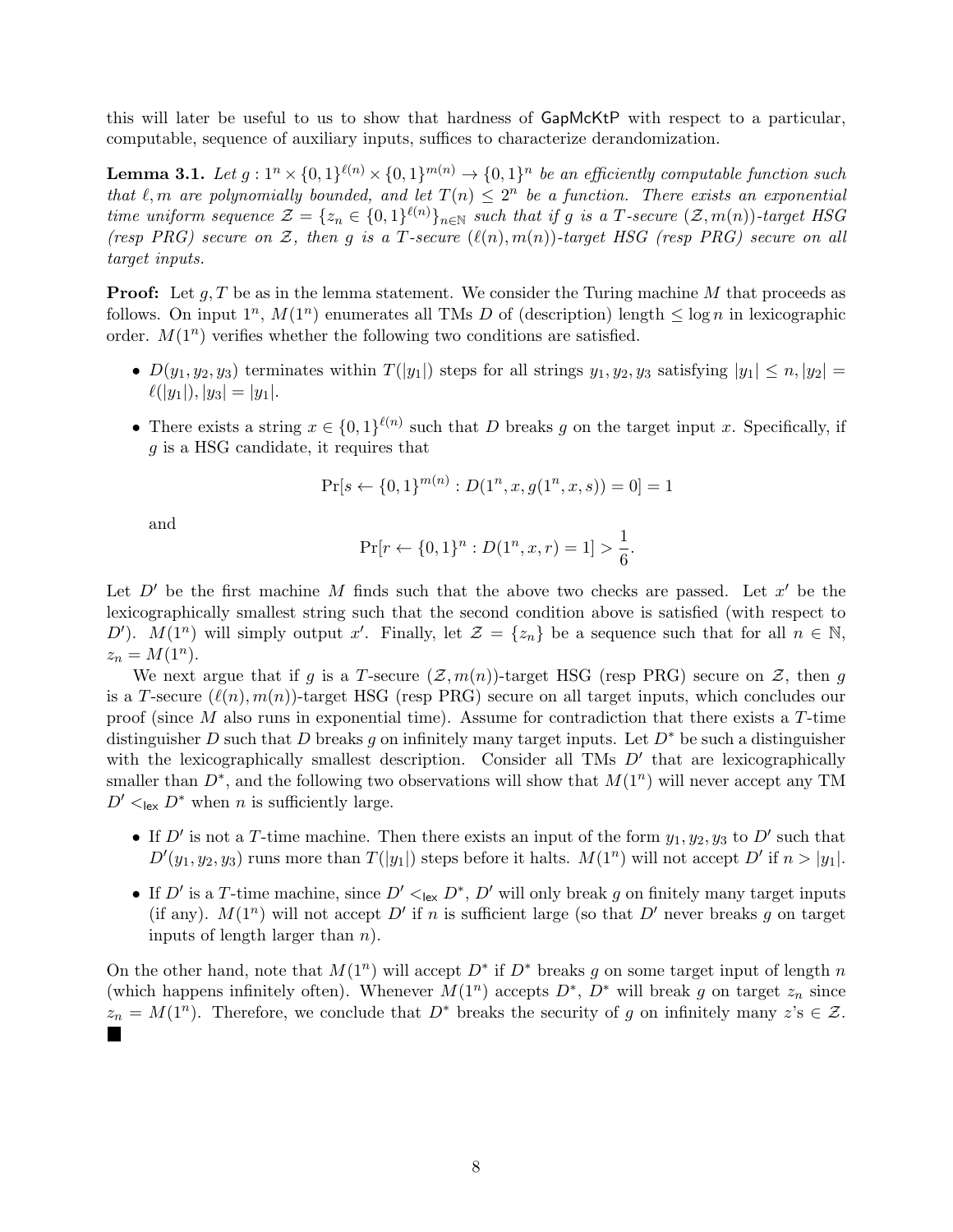### 4 Main Theorem

We are now ready to formally state out main theorem.

**Theorem 4.1.** There exist a constant  $c \geq 1$  and a Turing machine M such that the following are equivalent.

- 1. pr $BPP = prP$ .
- 2. The existence of a constant  $\gamma_0$  such that for all  $\gamma \geq \gamma_0$ , GapMcKtP[ $\gamma \log n, n-1$ ] is hard for probabilistic  $n^c$ -time algorithms on almost all auxiliary inputs.
- 3. The existence of a constant  $\gamma_0$  such that for all  $\gamma \geq \gamma_0$ , all uniform auxiliary sequence  $\mathcal{Z}$ , it holds that  $\mathsf{GapMcKtP}[\gamma \log n, n-1]$  is hard for probabilistic n<sup>c</sup>-time algorithms given the sequence Z.
- 4. The existence of a constant  $\gamma$  such that GapMcKtP[ $\gamma \log n, n-1$ ] is hard for probabilistic n<sup>c</sup>-time algorithms given the auxiliary input sequence  $\mathcal{Z} = \{z_1, z_2, \ldots\}$  where  $z_i = M(\gamma, 1^i)$ .
- 5. The existence of constants  $\sigma \geq 1, \theta \geq 1$  and an  $O(n^{\theta})$ -secure  $(n^{\theta}, \sigma \log n)$ -targeted HSG.
- 6. pr $RP = prP$

**Proof:** The proof of this theorem relies on many results which will be stated and proved later. Let c be the constant as in Lemma [6.8.](#page-15-5) Although it is stated in Lemma [6.8](#page-15-5) that for each constant  $\gamma$ , there exists a uniform auxiliary input sequence  $\mathcal{Z}_0 = \{z_{0,n}\}_{n\in\mathbb{N}}$  (such that some desired propertise are satisfied), its proof actually proves a stronger statement: There exists a machine  $M$  such that M with  $\gamma$  as input will generate the auxiliary sequence  $\mathcal{Z}_0$  in the sense that  $z_{0,n} = M(\gamma, 1^n)$  for all  $n \in \mathbb{N}$ . Given the existence of such c and M, our proof proceeds as the following.

- $(1) \Rightarrow (2)$ : it follows from Theorem [5.1.](#page-9-0)
- $(2) \Rightarrow (3)$  and  $(3) \Rightarrow (4)$ : These two implications trivially hold.

 $(4) \Rightarrow (5)$ : This implication follows from Lemma [6.8](#page-15-5) due to our choice of M and the way we pick Z.

 $(5) \Rightarrow (6)$ : The proof of this implication relies on the fact that a targeted HSG allows us to emulate prRP computation in deterministic time, and a detailed proof can be found in Lemma [2.7.](#page-7-4)

 $(6) \Rightarrow (1)$ : This implication can be proved using standard reductions in [\[Sip83,](#page-17-6) [Lau83\]](#page-16-13) (and see also [\[BF99\]](#page-15-4)). H.

# 5 GapMcKtP Hardness from  $prBPP = prP$

In this section, we show that the assumption  $prBPP = prP$  will imply the hardness of  $GapMcktP$ with the desired parameters.

<span id="page-9-0"></span>**Theorem 5.1.** Assume that prBPP = prP. Then for all constants  $c \geq 1$ , there exists a constant  $\gamma_0 > 0$  such that for all constants  $\gamma \geq \gamma_0$ , it holds that GapMcKtP[ $\gamma \log n$ ,  $n-1$ ] is hard for probabilistic  $n^c$ -time algorithms on almost all auxiliary inputs.

Recall that Goldreich  $[Gold]$  showed that if  $prBPP = prP$ , then there exists a so-called "targeted" derandomizer". Since our notion of a targeted PRG is very similar to his notion, his proof extends with just minor modifications of the parameters also to our notion.

<span id="page-9-1"></span>**Theorem 5.2** (essentially implicit in  $[Gol11]$ ). Assume that  $prBPP = prP$ . Then for all constants  $\gamma > 0, c \geq 1$ , there exists a n<sup>c</sup>-secure  $(n, \gamma \log n)$ -targeted PRG g.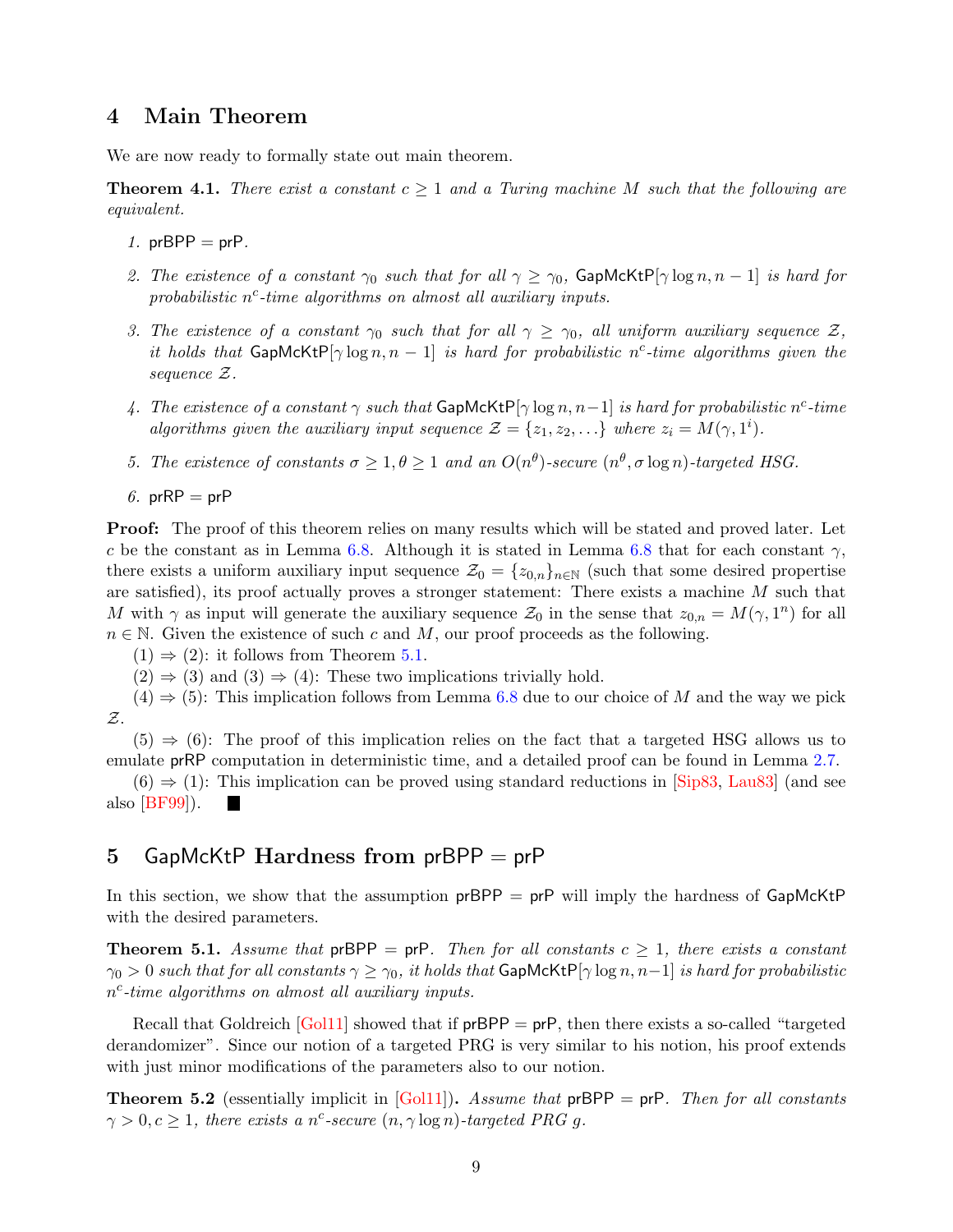We will provide the proof of Theorem [5.2](#page-9-1) (which closely follows [\[Gol11\]](#page-16-4)) in Appendix [A.](#page-17-7) [Gol11] further shows that a targeted PRG can be used to derandomize prBPP (and thus shows equivalence of derandomization of prBPP and targeted PRGs). We here instead show that the existence of targeted PRGs implies hardness of GapMcKtP. Roughly speaking, this follows from the observation that any solver for GapMcKtP can break the PRG as random strings (most often) are NO-instances, and strings in the range of the PRG are YES-instances; the target of the PRG will here correspond to the auxiliary input z used for the GapMcKtP problem.

<span id="page-10-0"></span>**Lemma 5.3.** Assume that for all constants  $\gamma > 0, c \ge 1$ , there exists a n<sup>c</sup>-secure  $(n, \gamma \log n)$ -targeted PRG. Then, for all constants  $c \geq 1$ , there exists a constant  $\gamma_0 > 0$  such that for all constants  $\gamma \geq \gamma_0$ ,  $GapMcktP[\gamma \log n, n-1]$  is hard for probabilistic n<sup>c</sup>-time algorithms on almost all auxiliary inputs.

**Proof:** Consider any constant  $c \geq 1$ . By our assumption, it follows that there exists a  $n^c$ -secure  $(n, \log n)$ -targeted PRG  $g: 1^n \times \{0,1\}^n \times \{0,1\}^{\log n} \to \{0,1\}^n$ . Let  $\gamma_0$  be a constant such that computing the PRG  $g(1^n, x, v)$ ,  $x \in \{0, 1\}^n$ ,  $v \in \{0, 1\}^{\log n}$  can be done in time  $n^{\gamma_0 - 2}$ . Let  $\gamma$  be any constant such that  $\gamma \geq \gamma_0$ . Assume for contradiction that  $\text{GapMcKtP}[\gamma \log n, n-1]$  is easy for probabilistic  $n^c$ -time algorithms on almost all auxiliary inputs. Then, there exist a  $n^c$ -time probabilistic machine M such that for infinitely many  $n \in \mathbb{N}$ , there exists  $z_n \in \{0,1\}^n$  such that for all  $x \in \{0,1\}^n$ ,  $Pr[M(1^n, x, z_n) = 1] \ge 0.9$  if  $Kt(x \mid z_n) \le \gamma \log |x|$  and  $Pr[M(1^n, x, z_n) = 1] \le 0.1$  if  $Kt(x \mid z_n) \geq |x| - 1$ . We will show that  $M(1^n, z_n, \cdot)$  distinguishes between  $g(1^n, z_n, \mathcal{U}_{\log n})$  and  $\mathcal{U}_n$  on all  $z_n$  on which M succeeds, which contradicts the security of g. Towards this, let us fix some  $n \in \mathbb{N}$ ,  $z = z_n$  on which M succeeds.

We first prove that on input  $(1^n, z, g(1^n, z, v))$  where  $v \in \{0, 1\}^{\log n}$ ,  $M(1^n, z, g(1^n, z, v))$  will output 1 with probability  $\geq 0.9$ . Observe that

$$
Kt(g(1^n,z,v)\mid z)\leq \log n+\log(n^{\gamma_0-2})+O(1)\leq \gamma\log n
$$

when *n* is sufficiently large since  $g(1^n, z, v)$  can be computed by hardwiring the seed *v* (of length  $\log n$ ) and the code of g (of length  $O(1)$ ) in time  $n^{\gamma_0-2}$  when having access to the string z. Therefore,  $Pr[M(1^n, z, g(1^n, z, v)) = 1] \ge 0.9$  for every  $v \in \{0, 1\}^{\log n}$ .

We next show that on input  $(1^n, z, \mathcal{U}_n)$ , M will output 1 with probability  $\leq 0.6$ . Observe that there are at most  $2^{n-1}$  strings x of length n that have conditional Kt-complexity  $\leq n-2$  since there are at most  $2^{n-1}$  machines of description length  $\leq n-2$ . It follows that  $Pr[Kt(\mathcal{U}_n | z) \geq n-1] \geq$  $1-\frac{2^{n-1}}{2^n}\geq \frac{1}{2}$  $\frac{1}{2}$ . Conditioned on this event, we know that the probability that M outputs 1 is at most 0.1. Thus, by a union bound,  $Pr[M(1^n, z, \mathcal{U}_n) = 1] \le \frac{1}{2} + \frac{1}{2} \times 0.1 \le 0.6$ .

 $\blacksquare$ 

We can now conclude the proof of Theorem  $5.1$ . **Proof:** [of Theorem [5.1\]](#page-9-0) Theorem [5.1](#page-9-0) follows directly from Theorem [5.2](#page-9-1) and Lemma [5.3.](#page-10-0)

# 6 Derandomization from Hardness of GapMcKtP

We proceed to proving that hardness of  $GapMcktP$  implies that  $prBPP = prP$ . Note that by standard techniques in  $\text{[Sip83, Lau83]}$  $\text{[Sip83, Lau83]}$  $\text{[Sip83, Lau83]}$  $\text{[Sip83, Lau83]}$  $\text{[Sip83, Lau83]}$ , it suffices to derive  $\text{prRP} = \text{prP}$ . Towards this, we will present how to construct a targeted HSG from the assumption, which is known to enable us to derandomize prRP (see also Lemma [2.7\)](#page-7-4).

### 6.1 Targeted HSG from Hardness of GapMcKtP

We here show how to obtain an targeted HSG assuming hardness of  $\mathsf{GapMcKtP}$ . The following result is the crux of our proof.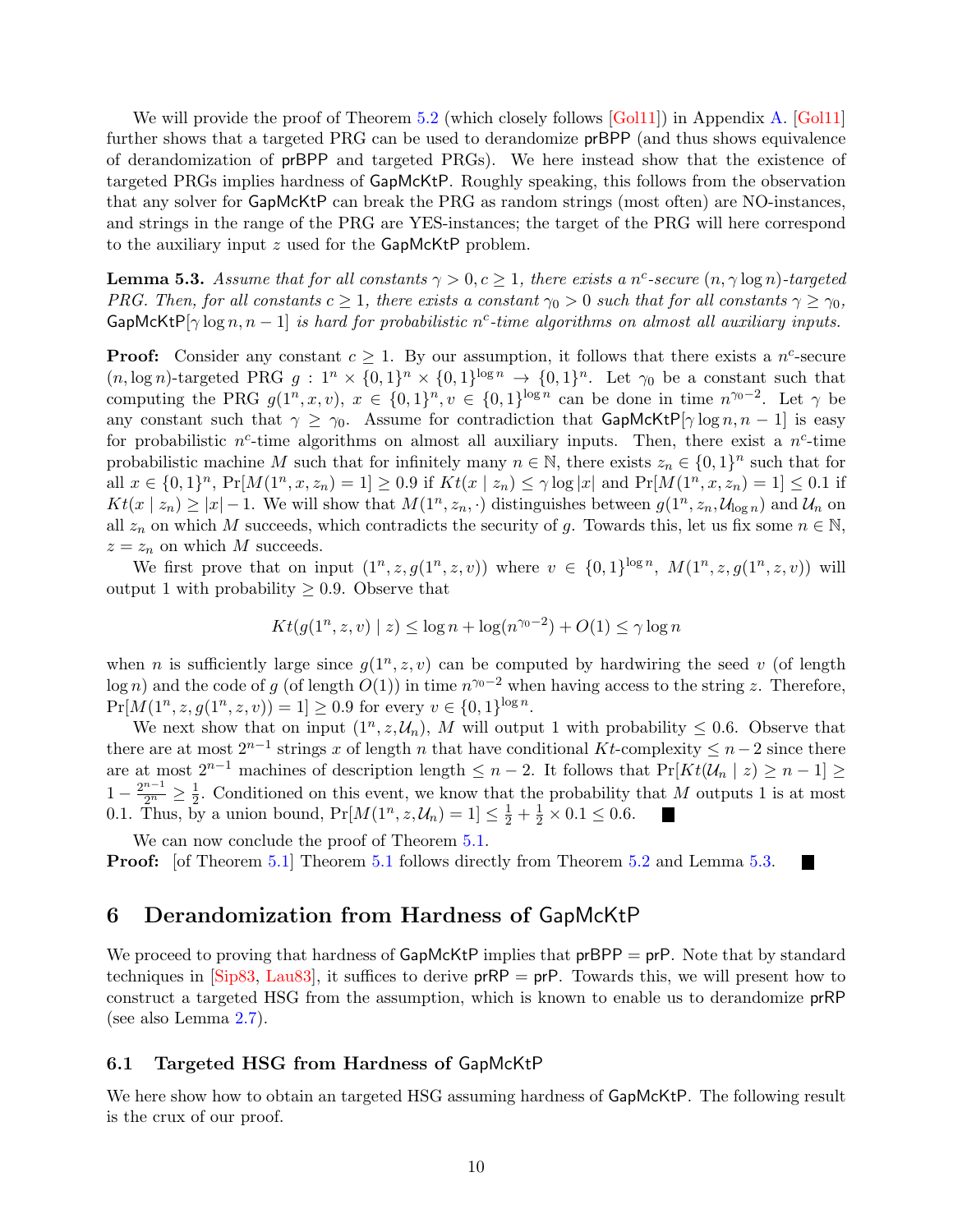<span id="page-11-1"></span>**Lemma 6.1.** There exists a constant  $c \geq 1$  such that the following holds. For each constant  $\gamma > 0$ , there exist constants  $\sigma \geq 1, \theta \geq 1$ , and an efficiently computable function  $g: 1^m \times \{0,1\}^{m^{\theta}} \times$  $\{0,1\}^{\sigma \log m} \to \{0,1\}^m$  such that for any target input sequence  $\mathcal{Z}_1 = \{z_{1,m}\}_{m \in \mathbb{N}}$ , if g is not an  $O(m^{\theta})$ secure  $(\mathcal{Z}_1, \sigma \log m)$ -targeted HSG, then GapMcKtP[ $\gamma \log n, n-1$ ] is not hard for probabilistic n<sup>c</sup>-time algorithms given an auxiliary input sequence  $\mathcal{Z}_0 = \{z_{0,n}\}_{n\in\mathbb{N}}$  where for all  $n \in \mathbb{N}$ ,  $z_{0,n} = z_{1,m(n)}$  and  $m(n) = |n^{\frac{1}{\theta}}|.$ 

Tool 1: List-decidable ECCs We start by recalling the notion of a list-decodable error correcting code that we will be relying on.

**Definition 6.2** (List-decodable error correcting code (see e.g. [\[Vad12\]](#page-17-8))). For any  $n, n', L \in \mathbb{N}$  and  $\delta > 0$ , a function  $\textsf{Enc} : \{0,1\}^n \to \{0,1\}^{n'}$  is said to be a  $(L, \frac{1}{2}-\delta)$ -list-decodable error correcting code if there exists a function  $\text{Dec} : \{0,1\}^{n'} \to (\{0,1\}^n)^L$  such that for any  $x \in \{0,1\}^n$  and  $x' \in \{0,1\}^{n'}$ satisfying  $Pr_{i \in [n']}$   $[Enc(x)_i \neq x'_i] \leq \frac{1}{2} - \delta$  it holds that  $x \in Dec(x')$ . We refer to Dec as a decoder of Enc.

The following construction of a list-decodable error correcting code will be useful for us.

<span id="page-11-2"></span>Theorem 6.3 ([\[STV01\]](#page-17-9); see also [\[Vad12,](#page-17-8) Problem 5.2]). There exist two deterministic polynomial time algorithms Enc, Dec such that for all  $n \in \mathbb{N}$ ,  $\delta > 0$ , the function  $\text{Enc}_{n,\delta}: \{0,1\}^n \to \{0,1\}^{2^r}$ where  $r = O(\log(n/\delta))$  is a (poly $(1/\delta), \frac{1}{2} - \delta$ )-list-decodable error correcting code with  $\mathsf{Dec}_{n,\delta}$  being its decoder, and both  $\mathsf{Enc}_{n,\delta}$  and  $\mathsf{Dec}_{n,\delta}$  run in time poly $(n,1/\delta)$ .

Tool 2: The NW PRG We turn to recalling the construction of the Nisan-Wigderson (NW) PRG [\[NW94\]](#page-17-1). For any string  $y \in \{0,1\}^d$  and subset  $I \subseteq [d]$ , we let  $y_I$  denote the |I|-bit string consisting of the the projection of y to the coordinates  $\in I$ .

<span id="page-11-4"></span>**Definition 6.4** (NW generator). Let  $\mathcal{I} = (I_1, \ldots, I_m)$  be a family of m subsets of [d] with each  $|I_j| = r$  and let  $f: \{0,1\}^r \to \{0,1\}$  be a function. The  $(\mathcal{I}, f)$ -NW generator is the function  $\text{NW}_\mathcal{I}^f$ :  $\{0,1\}^d \rightarrow \{0,1\}^m$  that takes any string  $y \in \{0,1\}^d$  as a seed and outputs

$$
\mathsf{NW}^f_{\mathcal{I}}(y) = f(y_{I_1}) \dots f(y_{I_m})
$$

The core ingredient of the Nisan-Wigderson construction is a combinatorial design which will be used as the family of subsets in a NW generator.

**Definition 6.5** (Combinatorial designs). For any integers  $d, r, s \in \mathbb{N}$  such that  $d > r > s$ , a family  $\mathcal{I} = \{I_1, \ldots, I_m\}$  of subsets of [d] is said to be a  $(d, r, s)$ -design if for every  $j \in [m], |I_j| = r$ , and for every  $k \in [m], k \neq j, |I_j \cap I_k| \leq s.$ 

Recall that combinatorial designs can be efficiently constructed.

<span id="page-11-3"></span>**Lemma 6.6** ( $[NW94]$ ; see also  $[AB09, \text{ Lemma } 16.18]$  $[AB09, \text{ Lemma } 16.18]$ ). There exists a deterministic algorithm GenDesign such that on input  $d, r, s \in \mathbb{N}$  where  $r > s$  and  $d > 10r^2/s$ , runs in poly $(2^d)$  steps and outputs a  $(d, r, s)$ -design  $\mathcal I$  containing  $2^{s/10}$  subsets of  $[d]$ .

The following version of the reconstruction theorem will be useful for us.

<span id="page-11-0"></span>Lemma 6.7 (Implicit in [\[NW94,](#page-17-1) [IW97\]](#page-16-1)). There exists a PPT algorithm NWRecon such that the following conditions hold.

• Input: the truthtable of a function  $f: \{0,1\}^r \to \{0,1\}$ , a  $(d,r,s)$ -design  $\mathcal{I} = \{I_1, \ldots, I_m\}$ .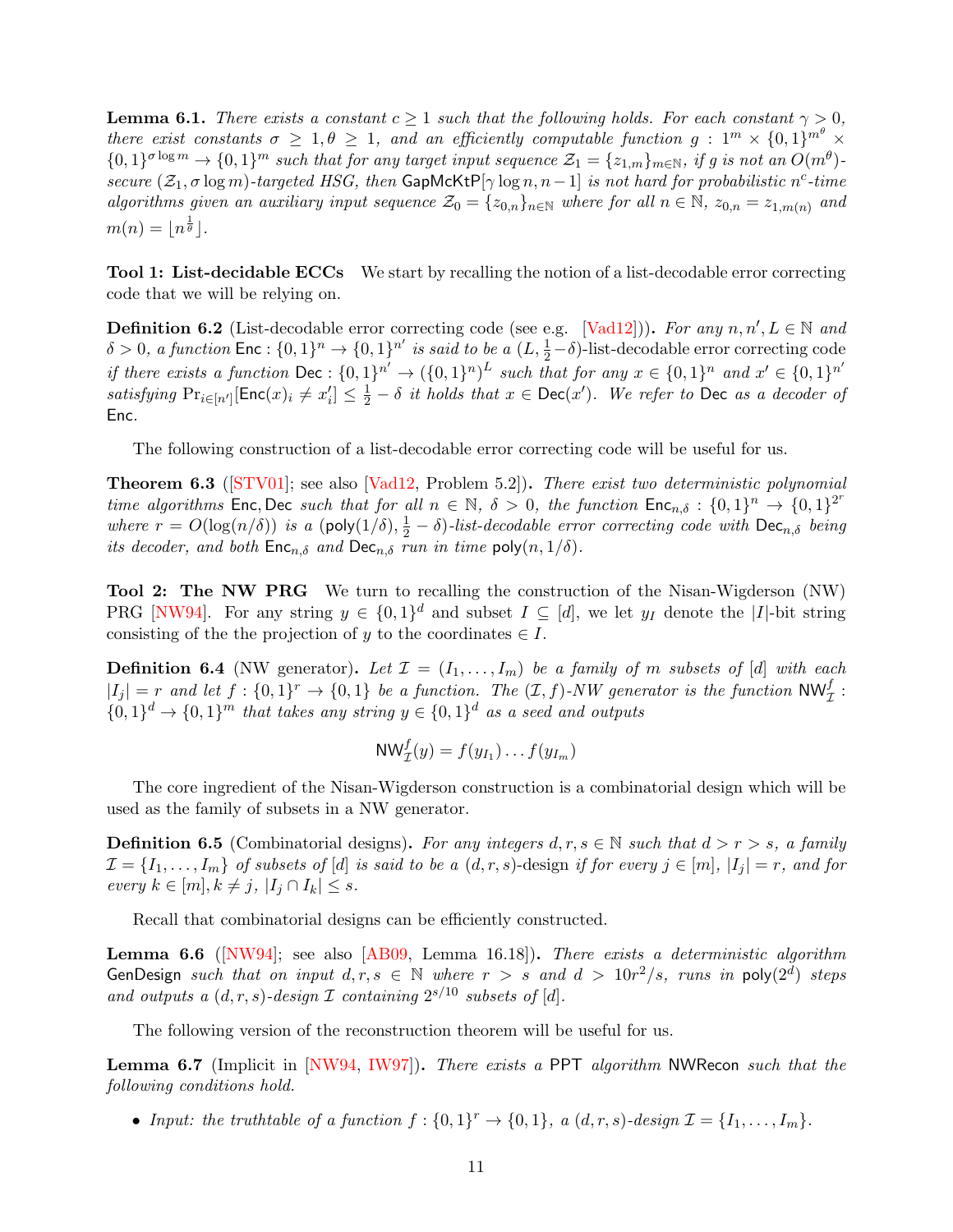• Given oracle access to an oracle  $D \subseteq \{0,1\}^m$  such that

<span id="page-12-0"></span>
$$
\left|\Pr[y \leftarrow \{0, 1\}^d : D(\text{NW}_\mathcal{I}^f(y)) = 1] - \Pr[w \leftarrow \{0, 1\}^m : D(w) = 1]\right| \ge \frac{1}{6}.\tag{3}
$$

.

• Output: a (deterministic) program M of description length  $\leq m \cdot 2^s + m + d + O(\log d r s m)$ such that  $M^D(\mathcal{I})$  will output a string  $x' \in \{0,1\}^{2^r}$  in poly $(2^r)$  steps and  $x'$  satisfies that

$$
\Pr[p \leftarrow [2^r] : x'_p \neq f(p)] \le \frac{1}{2} - \frac{1}{12m}
$$

For the sake of completeness, we present a proof of Lemma [6.7](#page-11-0) in Appendix [B.](#page-18-0)

Returning to the proof of Lemma [6.1](#page-11-1) We are finally ready to prove Lemma 6.1 by relying on the above two tools/results.

**Proof:** [of Lemma [6.1\]](#page-11-1) Before presenting a formal proof, it may be helpful to first discuss the choice of parameters in our construction.

**Notations.** Let m denote the output length of the targeted HSG g that we hope to construct. Let n denote the length of GapMcKtP instances and let  $\theta \in \mathbb{N}$  be a constant such that  $\frac{1}{\theta}$  is sufficiently small. In this proof, we usually assume that  $n = \text{poly}(m)$  and it holds that  $n = m^{\theta}$ . In some cases depending on the context, m is defined w.r.t. n and it holds that  $m = |n^{\frac{1}{\theta}}|$  (and we can think of m as being sublinear in  $n$ ).

Let c be a sufficiently large constant (which will be fixed later). Consider any constant  $\gamma > 0$ and a YES-threshold of GapMcKtP  $T_{\text{YES}} = \gamma \log n$ .

**Constructing the HSG.** Our HSG will take as input a unary string  $1<sup>m</sup>$ , a target string z of length  $m^{\theta} = n$ , along with a seed. Let  $\delta = O(\frac{1}{m})$  $\frac{1}{m}$ ) and we will need a list-decodable ECC that corrects a  $\frac{1}{2} - \delta$ fraction of errors. By Theorem [6.3,](#page-11-2) there exists a function  $L = \text{poly}(1/\delta)$ , a function  $r = O(\log n)$ , a  $(L, \frac{1}{2} - \delta)$ -list-decodable ECC  $\mathsf{Enc}_{n,\delta}$  that produces codewords of length  $2^r$ , and a decoding algorithm  $Dec_{n,\delta}$  that outputs a candidate message set of size L (if Dec succeeds). We will also need a NW generator that takes functions with truthtable length  $2<sup>r</sup>$  (matching the output length of the ECC) and outputs m bits (matching the output length of our HSG). To achieve this, we require a  $(d, r, s)$ -design I that contains m subsets of [d]. By Lemma [6.6,](#page-11-3) we can pick  $s = O(\log m)$  to ensure that I contains m subsets, and pick  $d = \Omega(\log n)$  to satisfy that  $d > 10r^2/s$ . (Such designs can be efficiently generated by GenDesign.) For our HSG to be secure, it is crucial in the NW security proof that  $2^s$ is small enough, say,  $\langle \sqrt{n} \rangle$  (which will also guarantee that  $s \langle r \rangle$ ). This can be achieved by picking  $\theta$  to be sufficiently large. (For a concrete choice of parameters, consider picking  $s = 10 \log m$  and  $\theta = 20.$ 

We turn to describing our HSG formally. We will consider a function  $g: 1^m \times \{0,1\}^n \times$  $\{0,1\}^{\log n+T_{\text{YES}}+d} \rightarrow \{0,1\}^m$  defined as follows. On input  $(1^m, z, (j, \Pi', y))$  where  $z \in \{0,1\}^n, j \in \mathbb{Z}$  $\{0,1\}^{\log n}, \Pi' \in \{0,1\}^{\text{Tr}}$  =  $\{0,1\}^d$ . Let k' be an integer that  $k' = j$  when k' is represented in a binary string and let  $k = \min\{k', T_{\text{YES}}\}.$  Let  $\Pi = [\Pi']_k$  be the length-k prefix of  $\Pi'$ . Let  $t = 2^{T_{\text{YES}}}.$ The algorithm g proceeds in the following steps.

- g first interprets the string  $\Pi \in \{0,1\}^k$  as a program and computes the output  $x_{\Pi} = U(\Pi(z), 1^t)$ of  $\Pi(z)$  after t steps.
- Then g lets  $f: \{0,1\}^r \to \{0,1\}$  be the function  $f = \text{fn}(\text{Enc}_{n,\delta}(x_{\Pi}))$  that is associated with the truthtable  $\mathsf{Enc}_{n,\delta}(x_{\Pi}) \in \{0,1\}^{2^r}$ . (g simply aborts if  $|x_{\Pi}| \neq n$ .)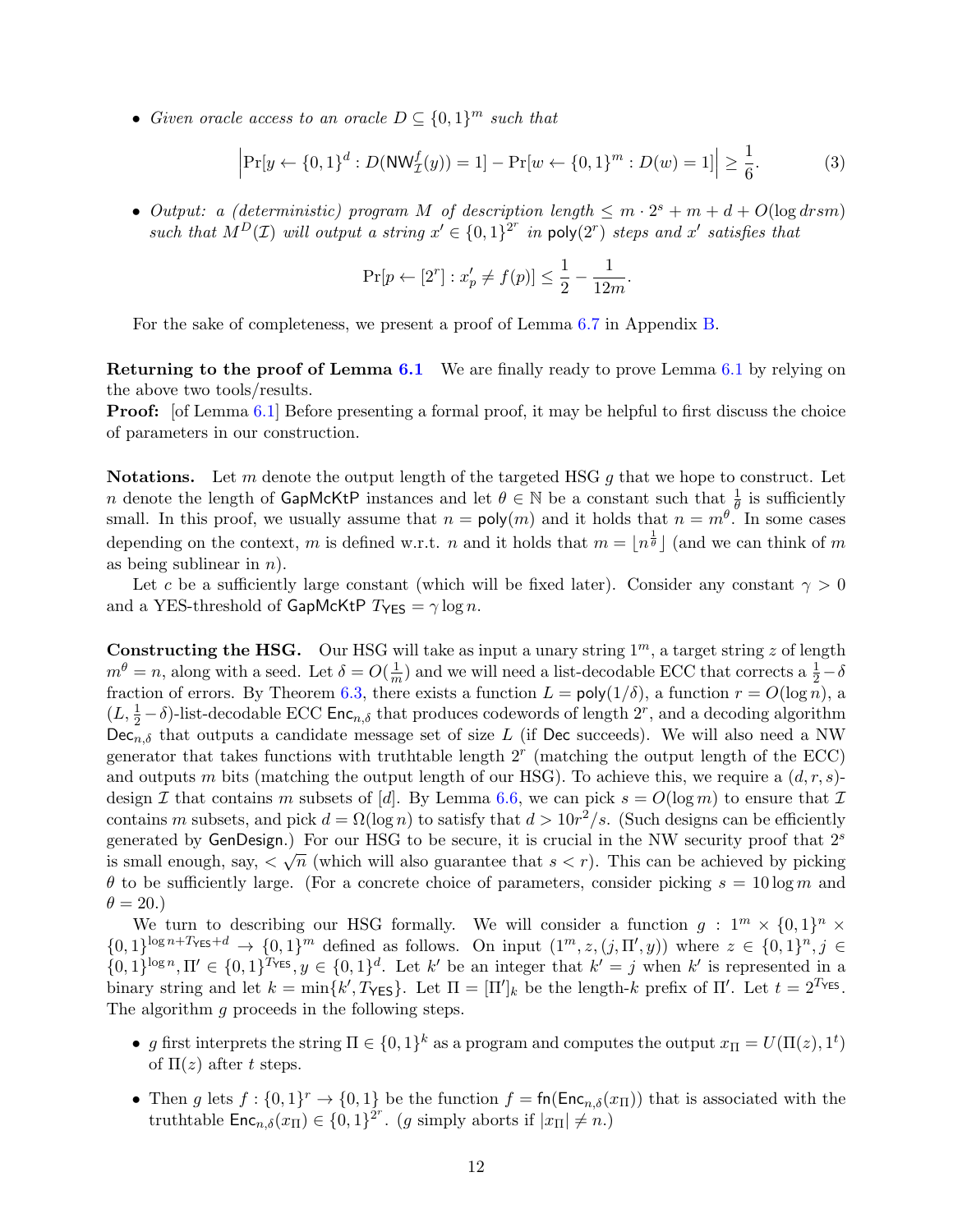- Next, g invokes the design generating algorithm GenDesign $(d, r, s)$  to obtain a  $(d, r, s)$ -design  $\mathcal{I} = \{I_1, \ldots, I_m\}.$
- Finally, g outputs

$$
g(1^m, z, (j, \Pi', y)) = \text{NW}^f_{\mathcal{I}}(y) = f(y_{I_1}) \dots f(y_{I_m})
$$

where the function NW is defined in Definition [6.4.](#page-11-4)

(Note that the seed length of g is  $\log n + T_{\text{YES}} + d = O(\log n) = O(\log m)$ . And we can let  $\sigma$ be the constant such that the seed length of g is  $\sigma \log m$ . Notice that g is a function of the form  $1^m \times \{0,1\}^{m^{\theta}} \times \{0,1\}^{\sigma \log m} \to \{0,1\}^m.$ 

**Deciding GapMcKtP.** Suppose that g is not an  $O(m^{\theta})$ -secure  $(\mathcal{Z}_1, \sigma \log m)$ -targeted HSG w.r.t. deterministic algorithms and some target string sequence  $\mathcal{Z}_1 = \{z_{1,m} \in \{0,1\}^{m^{\theta}}\}_{m \in \mathbb{N}}$ ; then, there exists a  $O(m^{\theta})$ -time deterministic distinguisher D such that for infinitely many  $m \in \mathbb{N}$ ,

<span id="page-13-0"></span>
$$
\Pr[v \leftarrow \{0, 1\}^{\sigma \log m} : D(1^m, z_{1,m}, g(1^m, z_{1,m}, v)) = 0] = 1 \tag{4}
$$

and

<span id="page-13-1"></span>
$$
\Pr[w \leftarrow \{0, 1\}^m : D(1^m, z_{1,m}, w) = 0] < 1 - \frac{1}{6} \tag{5}
$$

We will prove that there exists a probabilistic  $n^c$ -time algorithm that decides GapMcKtP[T<sub>YES</sub>,  $n-1$ ] infinitely often given the auxiliary input sequence  $\mathcal{Z}_0$ , where  $\mathcal{Z}_0$  is a sequence of auxiliary input strings such that  $z_{0,n} = z_{1,m}$  for all  $n \in \mathbb{N}$ . (We can think of  $Z_0$  as being a padded version of  $\mathcal{Z}_1$  to ensure that  $z_{0,n} = z_{1,m}$ .

We will construct an algorithm A that runs in a-priori bounded polynomial time such that for any sufficiently large  $m \in \mathbb{N}$ ,  $n = m^{\theta}$ ,  $z = z_{1,m} = z_{0,n}$ , if Equation [4](#page-13-0) and Equation [5](#page-13-1) hold w.r.t. m, then for any  $x \in \{0,1\}^n$ , the following is true. If  $Kt(x \mid z) \leq T_{\text{YES}}$ , then  $A(x, z)$  outputs a program  $\Pi$  such that  $|\Pi| \leq |x|^{2/3}$  and  $\Pi(z)$  produces x within (a-priori bounded) poly time with high probability. Let us fix c to be some sufficiently large constant such that the running time of  $A$ (together with the time needed to check whether the output of A is correct) is bounded by  $n^c$ . Note that the existence of algorithm A will imply  $\mathsf{GapMcKtP}[T_{\mathsf{YES}}, n-1]$  can be decided by a n<sup>c</sup>-time algorithm on auxiliary input sequence  $\mathcal{Z}_0$  since it suffices to first run  $A(x, z)$  and check whether the program  $\Pi$  output by A indeed produces x on input z within some fixed polynomially amount of time. If  $Kt(x \mid z) \geq |x| - 1$ , it follows that there exists no such machine  $\Pi$  and A will never find it.

We proceed to describing the algorithm A. On input strings  $x, z \in \{0,1\}^n$  (and let  $m = \lfloor n^{\frac{1}{\theta}} \rfloor$ ), the algorithm A acts as the follows.

- 1.  $A(x, z)$  lets  $f : \{0, 1\}^r \to \{0, 1\}$  be the function  $f = \text{fn}(\text{Enc}_{n, \delta}(x))$  that is associated with the truthtable  $\mathsf{Enc}_{n,\delta}(x) \in \{0,1\}^{2^r}$ .
- 2.  $A(x, z)$  runs the design generating algorithm GenDesign $(d, r, s)$  to obtain a  $(d, r, s)$ -design  $\mathcal{I} =$  ${I_1,\ldots,I_m}.$
- 3.  $A(x, z)$  executes the NW reconstruction algorithm NWRecon<sup> $D(1^m, z, \cdot)(f, \mathcal{I})$  and let M denotes</sup> the program it outputs.
- 4.  $A(x, z)$  evaluates  $M^{D(1^m, z, \cdot)}(\mathcal{I})$  and denotes the output string by x'.
- 5.  $A(x, z)$  computes a list  $\vec{x}$  of size L by letting  $\vec{x} = \text{Dec}_{n,\delta}(x')$  (which is a list of candidate strings for x output by the list decoding algorithm), and let pos denote a coordinate of  $\vec{x}$  such that  $\vec{x}_{\text{pos}} = x$ . (If x does not appear in  $\vec{x}$ ,  $A(x, z)$  simply aborts.)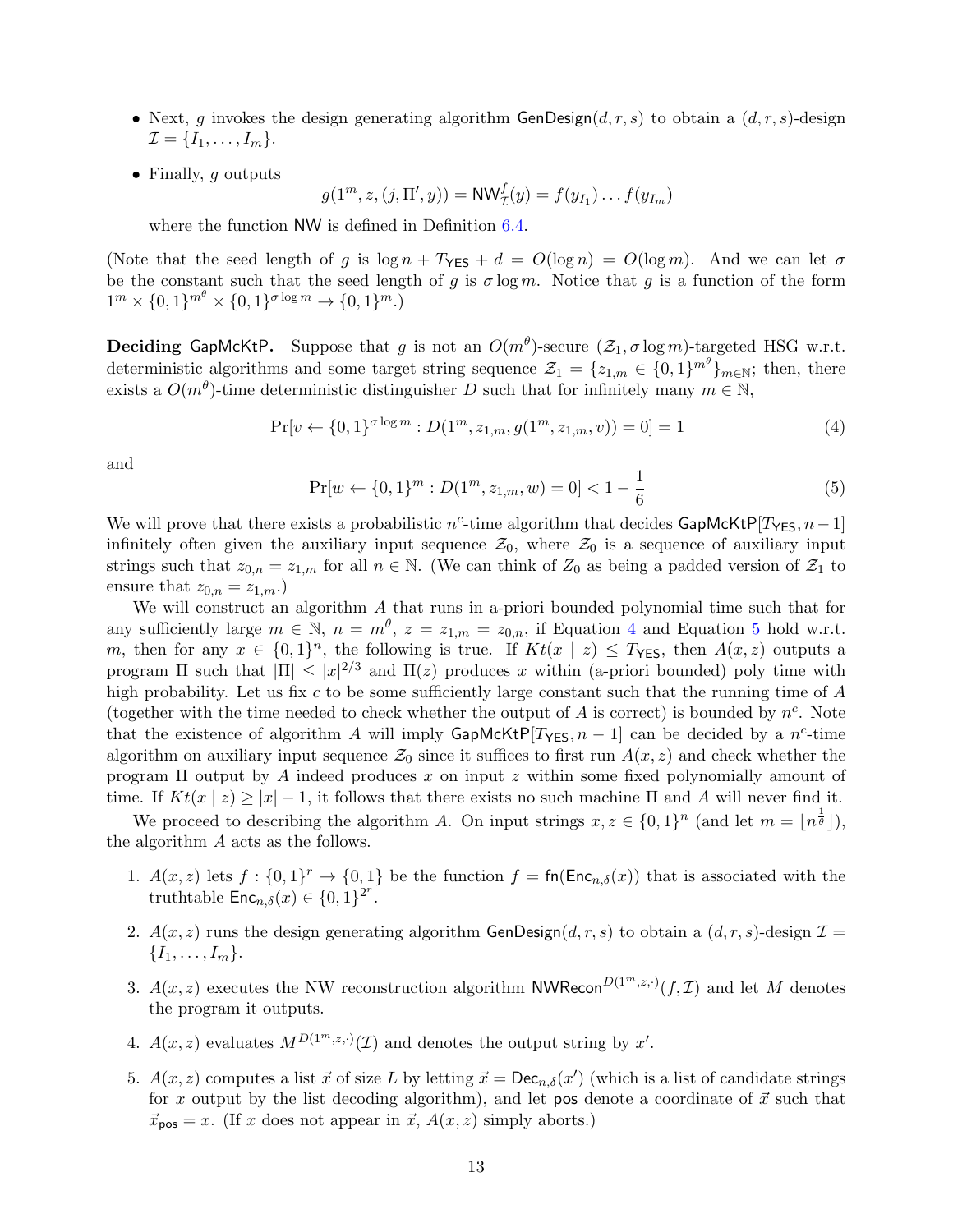- 6. Finally, A outputs a program  $\Pi$  with the values  $n, m, d, r, s, \delta^{-1}$ , pos, the code of  $M, D$ , Dec, GenDesign hardwired in it. In addition, on input  $z$ ,  $\Pi(z)$  proceeds in the following steps.
	- (a)  $\Pi(z)$  first invokes GenDesign $(d, r, s)$  to get a  $(d, r, s)$ -design  $\mathcal{I} = \{I_1, \ldots, I_m\}$ .
	- (b)  $\Pi(z)$  computes  $x' = M^{D(1^m,z,\cdot)}(\mathcal{I}).$
	- (c)  $\Pi(z)$  runs the list decoding algorithm  $\text{Dec}_{n,\delta}(x')$  and obtains a list  $\vec{x}$ .
	- (d)  $\Pi(z)$  outputs the string  $\vec{x}_{\text{pos}}$  and halts.

**Analyzing the reduction.** We turn to proving that the program  $\Pi$  will indeed output x on input z within polynomial time if n is of the form  $n = m^{\theta}$  for some m such that Equation [4](#page-13-0) and Equation [5](#page-13-1) hold w.r.t.  $m, z = z_{1,m}$ , and  $Kt(x | z) \leq T_{\text{YES}}$ . Fix some such  $x, z$  that are sufficiently long. We first show that program  $\Pi$  will indeed output x on input z. Since  $Kt(x | z) \leq T_{\text{YES}}$ , there exists a machine  $\Pi_x$  with  $|\Pi_x| \le T_{\text{YES}}$  such that  $\Pi_x(z)$  will output the string x within  $2^{T_{\text{YES}}}=t$  steps. Let  $j = |\Pi_x|$  (in its binary representation) and let  $\Pi'_x$  be a string  $\in \{0,1\}^{T_{\text{YES}}}$  such that  $[\Pi'_x]_j = \Pi_x$ . Observe that for all  $y \in \{0,1\}^d$ , the string  $NW_{\mathcal{I}}^f(y)$  equals  $g(1^m, z, (j, \Pi_x', y))$  and thus  $NW_{\mathcal{I}}^f(y)$  is in the range of the HSG g. Note that  $D(1^m, z, \cdot)$  is a HSG distinguisher and will always output 0 in the range of  $g(1^m, z, \cdot)$ . By Equation [4,](#page-13-0) it follows that

$$
Pr[y \leftarrow \{0, 1\}^d : D(1^m, z, \text{NW}_{\mathcal{I}}^f(y)) = 0] = 1
$$

Combining this with Equation [5,](#page-13-1) it holds that  $D(1^m, z, \cdot)$  distinguishes the output of  $NW_{\mathcal{I}}^f$  from uniform with advantage  $\frac{1}{6}$  and thus it breaks the NW generator  $\mathsf{NW}_{\mathcal{I}}^f$ . Then by Lemma [6.7,](#page-11-0) the NW reconstruction algorithm NWRecon<sup> $D(1^m,z,\cdot)(f,\mathcal{I})$ </sup> will output a good approximation for f; that is, it holds that

$$
\Pr[p \leftarrow [2^r]: \mathsf{Enc}_{n,\delta}(x)_p \neq x'_p] = \Pr[p \leftarrow [2^r]: f(p) \neq x'_p] \leq \frac{1}{2} - \frac{1}{12m} \leq \frac{1}{2} - \delta
$$

So x' is relatively close to  $\mathsf{Enc}_{n,\delta}(x)$ . Since Enc is a good error correcting code, by Theorem [6.3,](#page-11-2)  $Dec_{n,\delta}(x')$  will return a list contain x; i.e.,  $x \in \vec{x} = Dec_{n,\delta}(x')$ .  $A(x, z)$  will then find the coordinate pos such that  $\vec{x}_{pos} = x$ . Note that  $\Pi(z)$  will finally output  $\vec{x}_{pos}$  and we conclude that  $\Pi(z)$  will indeed produce x.

We next argue that  $\Pi$  has a short description.  $\Pi$  spends  $O(\log n)$  bits to store the values  $n, m, d, r, s, \delta^{-1}$ , the code of D, Dec, GenDesign. In addition,  $\Pi$  uses

$$
m \cdot 2^s + m + d + \log(drsm) \le n^{\frac{1}{\theta}} \cdot \sqrt{n} + n^{\frac{1}{\theta}} + O(\log n)
$$

bits to save the code of M.  $\Pi$  takes  $O(\log n)$  bits to hardwire pos since the list  $\vec{x}$  is of size L, which is polynomial in *n*. Thus, the description length of  $\Pi$  is at most  $O(n^{\frac{1}{\theta}} \cdot \sqrt{n}) < n^{2/3} = |x|^{2/3}$  (if *n* is sufficiently large).

We then prove that the running time of  $\Pi(z)$  is a priori-bounded and polynomial in n. It takes poly $(2^d)$  time to compute GenDesign $(d, r, s)$ , executing the program  $M^{D(z, \cdot)}(\mathcal{I})$  takes poly $(2^r) \cdot O(m^\theta)$ time (since the distinguisher D runs in  $O(m^{\theta})$  time). The list decoding algorithm runs in  $poly(n, 1/\delta)$ , and finally to find  $\vec{x}_{pos}$  and output takes  $O(nL)$ . So the total running time of  $\Pi(z)$  is at most an apriori bounded polynomial in  $n$ . Combining this and the proofs given above, we reach the conclusion that  $\Pi$  is of length at most  $|x|^{2/3}$  and  $\Pi(z)$  indeed outputs x within a fixed number of steps.

It remains to show that the algorithm  $A(x, z)$  runs in poly time. Note that A takes  $poly(n, 1/\delta)$ time for running  ${\sf Enc}_{n,\delta}(x),$  poly $(2^d)$  time for  ${\sf GenDesign}(d,r,s),$  poly $(2^r)\cdot O(m^\theta)$  time for  $\mathsf{NWRecon}^{D(z,\cdot)}(f,\mathcal{I}),$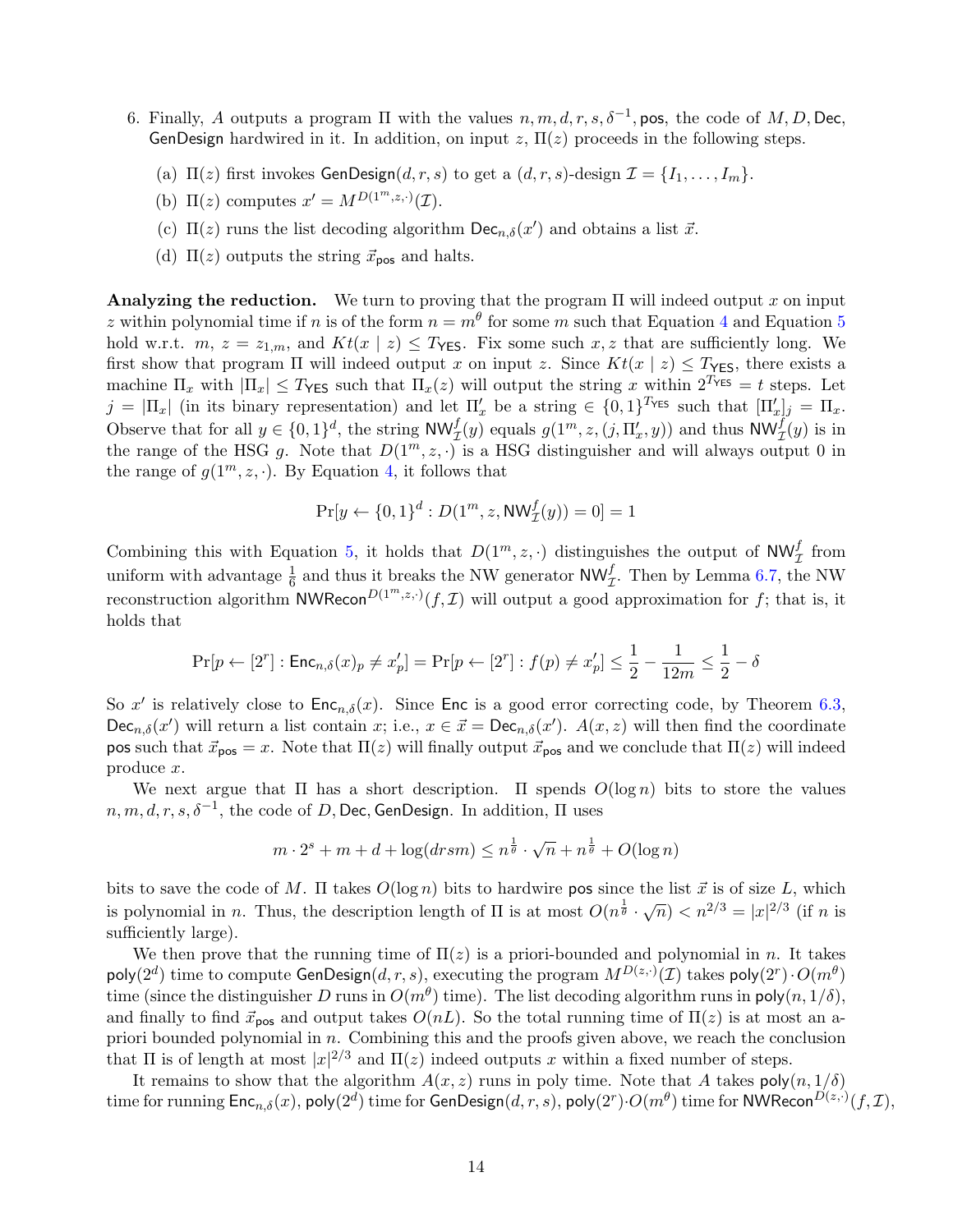$\mathsf{poly}(2^r)\cdot O(m^\theta)$  time for emulating  $M^{D(z,\cdot)}(\mathcal{I}),$   $\mathsf{poly}(n,1/\delta)$  for  $\mathsf{Dec}_{n,\delta}(x'),$  and finally  $O(nL)$  to locate  $x$  in  $\vec{x}$ . To sum up, A runs in polynomial time.

As a summary, Lemma [6.1](#page-11-1) shows that if GapMcKtP is hard given some particular auxiliary input sequence, then we can obtain a "partial" targeted HSG which is only secure on some sequence of targeted strings. We next show how to make use of this result to obtain a full-fledged targeted HSG.

<span id="page-15-5"></span>**Lemma 6.8.** There exists a constant  $c \geq 1$ , and for each constant  $\gamma > 0$ , there exists an exponential time uniform auxiliary input sequence  $\mathcal{Z}_0$  such that the following holds. If  $\mathsf{GapMcktP}[\gamma \log n, n-1]$ is hard for probabilistic n<sup>c</sup>-time algorithms given auxiliary input  $\mathcal{Z}_0$ , then there exist constants  $\sigma \geq$  $1, \theta \geq 1$  and a  $O(m^{\theta})$ -secure  $(m^{\theta}, \sigma \log m)$ -target HSG.

**Proof:** Let c be the constant guaranteed to exist by Lemma [6.1.](#page-11-1) Consider any constant  $\gamma > 0$ , and let  $\sigma, \theta$  be the constants and  $g: 1^m \times \{0,1\}^{m^{\theta}} \times \{0,1\}^{\sigma \log m} \to \{0,1\}^m$  be the efficiently computable function where  $\sigma, \theta, g$  are guaranteed to exist by Lemma [6.1.](#page-11-1) Given g and the security bound of g (which is taken to be  $O(m^{\theta})$ ), let  $\mathcal{Z}_1 = \{z_{1,n}\}_{n \in \mathbb{N}}$  be the exponential time uniform (universal) sequence of target strings we pick in Lemma [3.1.](#page-8-0) Let  $\mathcal{Z}_0 = \{z_{0,n}\}_{n\in\mathbb{N}}$  be an auxiliary input sequence such that  $z_{0,n} = z_{1,n^{1/\theta}}$  (which is a simply padded version of  $\mathcal{Z}_1$ ). Notice that  $\mathcal{Z}_0$  can also be produced by an exponential machine.

Assume that  $\mathsf{GapMcKtP}[\gamma \log n, n-1]$  is hard for probabilistic  $n^c$ -time algorithms given auxiliary input  $\mathcal{Z}_0$ . Then, by (the contrapositive of) Lemma [6.1,](#page-11-1) g is a  $O(m^{\theta})$ -secure  $(\mathcal{Z}_1, \sigma \log m)$ -target HSG with respect to the target string sequence  $\mathcal{Z}_1$ . Finally, by Lemma [3.1,](#page-8-0) g is a  $O(m^{\theta})$ -secure  $(m^{\theta}, \sigma \log m)$ -target HSG secure on all target strings.

# 7 Acknowledgments

We thank the anonymous STOC reviewers for many helpful comments, and most notably for making us aware of [\[Hir20\]](#page-16-7).

# References

- <span id="page-15-6"></span>[AB09] Sanjeev Arora and Boaz Barak. Computational complexity: a modern approach. Cambridge University Press, 2009.
- <span id="page-15-2"></span>[ACR98] Alexander E Andreev, Andrea EF Clementi, and Jose DP Rolim. A new general derandomization method. Journal of the ACM (JACM), 45(1):179–213, 1998.
- <span id="page-15-3"></span>[ACRT99] Alexander E Andreev, Andrea EF Clementi, José DP Rolim, and Luca Trevisan. Weak random sources, hitting sets, and bpp simulations. SIAM Journal on Computing, 28(6):2103–2116, 1999.
- <span id="page-15-4"></span>[BF99] Harry Buhrman and Lance Fortnow. One-sided versus two-sided error in probabilistic computation. In Annual Symposium on Theoretical Aspects of Computer Science, pages 100–109. Springer, 1999.
- <span id="page-15-1"></span>[BFNW93] László Babai, Lance Fortnow, Noam Nisan, and Avi Wigderson. BPP has subexponential time simulations unless EXPTIME has publishable proofs. Computational Complexity, 3:307–318, 1993.
- <span id="page-15-0"></span>[BM84] Manuel Blum and Silvio Micali. How to generate cryptographically strong sequences of pseudo-random bits. SIAM Journal on Computing, 13(4):850–864, 1984.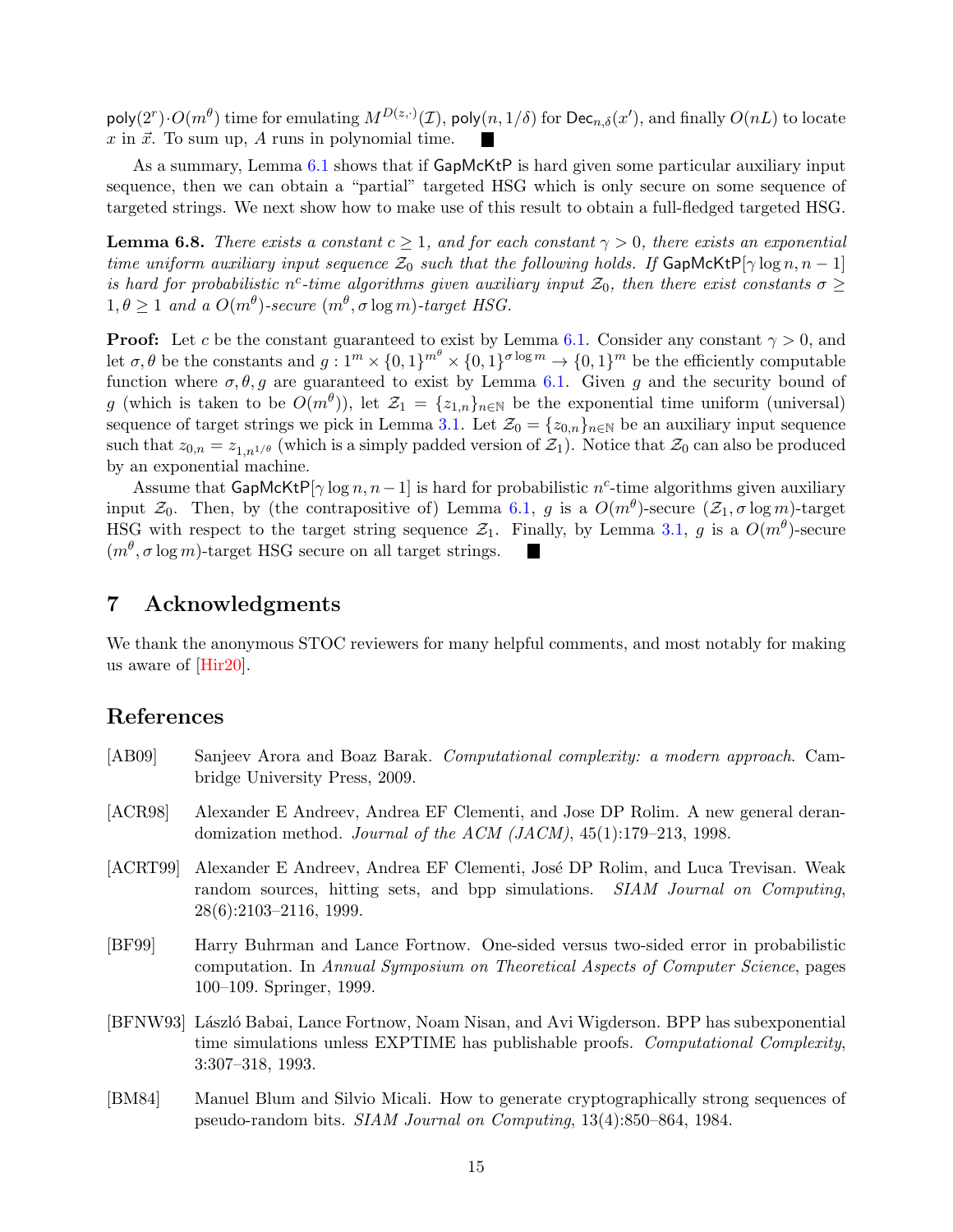- <span id="page-16-9"></span>[Cha69] Gregory J. Chaitin. On the simplicity and speed of programs for computing infinite sets of natural numbers. J. ACM, 16(3):407–422, 1969.
- <span id="page-16-5"></span>[CRTY20] Lijie Chen, Ron D Rothblum, Roei Tell, and Eylon Yogev. On exponential-time hypotheses, derandomization, and circuit lower bounds. In 2020 IEEE 61st Annual Symposium on Foundations of Computer Science (FOCS), pages 13–23. IEEE, 2020.
- <span id="page-16-6"></span>[CT21] Lijie Chen and Roei Tell. Hardness vs randomness, revised: Uniform, non-black-box, and instance-wise. Electronic Colloquium on Computational Complexity, 2021. [https:](https://eccc.weizmann.ac.il/report/2021/080/l) [//eccc.weizmann.ac.il/report/2021/080/l](https://eccc.weizmann.ac.il/report/2021/080/l).
- <span id="page-16-4"></span>[Gol11] Oded Goldreich. In a world of p= bpp. In Studies in Complexity and Cryptography. Miscellanea on the Interplay between Randomness and Computation, pages 191–232. Springer, 2011.
- <span id="page-16-7"></span>[Hir20] Shuichi Hirahara. Non-disjoint promise problems from meta-computational view of pseudorandom generator constructions. In 35th Computational Complexity Conference (CCC  $2020$ ). Schloss Dagstuhl-Leibniz-Zentrum für Informatik, 2020.
- <span id="page-16-2"></span>[IKW02] Russell Impagliazzo, Valentine Kabanets, and Avi Wigderson. In search of an easy witness: Exponential time vs. probabilistic polynomial time. Journal of Computer and System Sciences, 65(4):672–694, 2002.
- <span id="page-16-12"></span>[ILO20] Rahul Ilango, Bruno Loff, and Igor Carboni Oliveira. NP-hardness of circuit minimization for multi-output functions. In 35th Computational Complexity Conference, CCC 2020, pages 22:1–22:36, 2020.
- <span id="page-16-1"></span>[IW97] Russell Impagliazzo and Avi Wigderson.  $P = BPP$  if e requires exponential circuits: Derandomizing the xor lemma. In STOC '97, pages 220–229, 1997.
- <span id="page-16-14"></span>[Ko86] Ker-I Ko. On the notion of infinite pseudorandom sequences. Theor. Comput. Sci., 48(3):9–33, 1986.
- <span id="page-16-8"></span>[Kol68] A. N. Kolmogorov. Three approaches to the quantitative definition of information. International Journal of Computer Mathematics, 2(1-4):157–168, 1968.
- <span id="page-16-13"></span>[Lau83] Clemens Lautemann. BPP and the polynomial hierarchy. Inf. Process. Lett., 17(4):215– 217, 1983.
- <span id="page-16-10"></span>[Lev73] Leonid A. Levin. Universal search problems (russian), translated into English by BA Trakhtenbrot in [\[Tra84\]](#page-17-5). Problems of Information Transmission, 9(3):265–266, 1973.
- <span id="page-16-11"></span>[LM91] Luc Longpré and Sarah Mocas. Symmetry of information and one-way functions. In Wen-Lian Hsu and Richard C. T. Lee, editors, ISA '91 Algorithms, 2nd International Symposium on Algorithms, Taipei, Republic of China, December 16-18, 1991, Proceedings, volume 557 of Lecture Notes in Computer Science, pages 308–315. Springer, 1991.
- <span id="page-16-3"></span>[MW18] Cody Murray and Ryan Williams. Circuit lower bounds for nondeterministic quasipolytime: an easy witness lemma for np and nqp. In Proceedings of the 50th Annual ACM SIGACT Symposium on Theory of Computing, pages 890–901, 2018.
- <span id="page-16-0"></span>[Nis91] Noam Nisan. Pseudorandom bits for constant depth circuits. *Combinatorica*, 11(1):63– 70, 1991.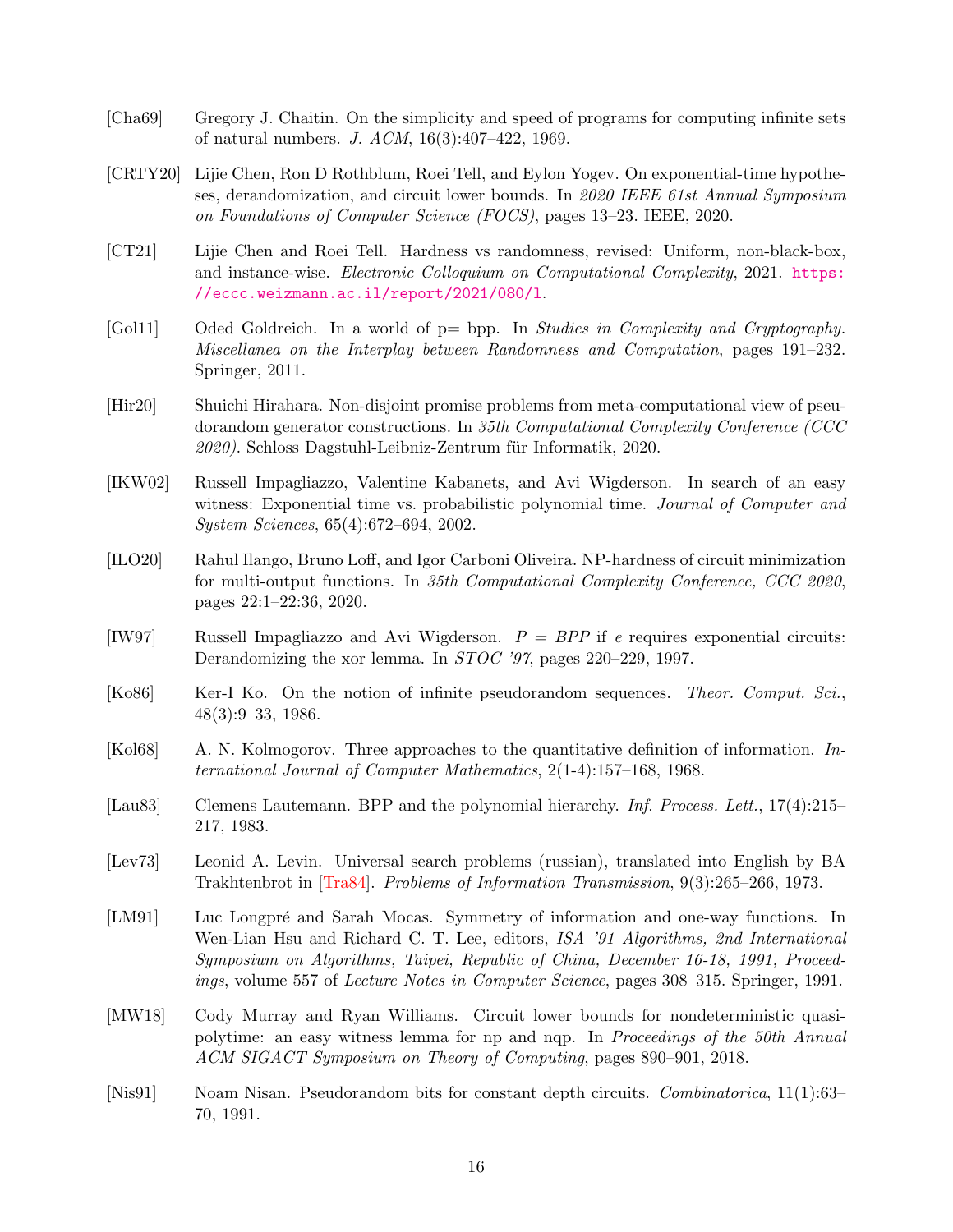- <span id="page-17-1"></span>[NW94] Noam Nisan and Avi Wigderson. Hardness vs randomness. J. Comput. Syst. Sci., 49(2):149–167, 1994.
- <span id="page-17-6"></span>[Sip83] Michael Sipser. A complexity theoretic approach to randomness. In Proceedings of the 15th Annual ACM Symposium on Theory of Computing, 25-27 April, 1983, Boston, Massachusetts, USA, pages 330–335. ACM, 1983.
- <span id="page-17-3"></span>[Sol64] R.J. Solomonoff. A formal theory of inductive inference. part i. Information and Control,  $7(1):1 - 22, 1964.$
- <span id="page-17-9"></span>[STV01] Madhu Sudan, Luca Trevisan, and Salil Vadhan. Pseudorandom generators without the xor lemma. Journal of Computer and System Sciences, 62(2):236–266, 2001.
- <span id="page-17-2"></span>[Tel19] Roei Tell. Proving that prbpp= prp is as hard as proving that "almost np" is not contained in p/poly. Information Processing Letters, 152:105841, 2019.
- <span id="page-17-5"></span>[Tra84] Boris A Trakhtenbrot. A survey of Russian approaches to perebor (brute-force searches) algorithms. Annals of the History of Computing, 6(4):384–400, 1984.
- <span id="page-17-8"></span>[Vad12] Salil P Vadhan. Pseudorandomness. Foundations and Trends R in Theoretical Computer Science, 7(1–3):1–336, 2012.
- <span id="page-17-0"></span>[Yao82] Andrew Chi-Chih Yao. Theory and applications of trapdoor functions (extended abstract). In 23rd Annual Symposium on Foundations of Computer Science, Chicago, Illinois, USA, 3-5 November 1982, pages 80–91, 1982.
- <span id="page-17-4"></span>[ZL70] A. K. Zvonkin and L. A. Levin. the Complexity of Finite Objects and the Development of the Concepts of Information and Randomness by Means of the Theory of Algorithms. Russian Mathematical Surveys, 25(6):83–124, December 1970.

# <span id="page-17-7"></span>A Proof of Theorem [5.2](#page-9-1)

Towards proving Theorem [5.2,](#page-9-1) it is instructive to recall some definitions and results from [\[Gol11\]](#page-16-4). We first recall the definition of a prBPP search problem.

<span id="page-17-10"></span>**Definition A.1** (prBPP search problem). Let  $R_{\text{YES}}$  and  $R_{\text{NO}}$  be two disjoint binary relations  $\subseteq$  $\{0,1\}^* \times \{0,1\}^*$ . We say that  $(R_{\text{YES}}, R_{\text{NO}})$  is a prBPP search problem if the following two conditions hold.

- 1. The decisional problem  $(R_{\text{YES}}, R_{\text{NO}}) \in \text{prBPP}$ ; that is, there exists a PPT algorithm V such that for every  $(x, y) \in R_{\text{YES}}$  it holds that  $Pr[V(x, y) = 1] \ge 2/3$ , and for every  $(x, y) \in R_{\text{NO}}$  it holds that  $Pr[V(x, y) = 1] \leq 1/3$ .
- 2. There exist a PPT algorithm A such that, for every  $x \in S_{R_{\text{YES}}}$ , it holds that  $Pr[A(x) \in S_{R_{\text{C}}}]$  $R_{\text{YES}}(x) \geq 2/3$ , where  $R_{\text{YES}}(x) = \{y : (x, y) \in R_{\text{YES}}\}$  and  $S_{R_{\text{YES}}} = \{x : R_{\text{YES}} \neq \emptyset\}$

It has been also shown in [\[Gol11\]](#page-16-4) that there exists a search to decision reduction for prBPP.

<span id="page-17-11"></span>**Theorem A.2** (Search to decision reduction). For every prBPP search problem  $(R_{\text{YES}}, R_{\text{NO}})$ , there exists a binary relation R such that  $R_{\text{YES}} \subseteq R \subseteq (\{0,1\}^* \times \{0,1\}^*) \setminus R_{\text{NO}}$  and solving the search problem of R is polynomial-time deterministically reducible to some decisional problem in prBPP.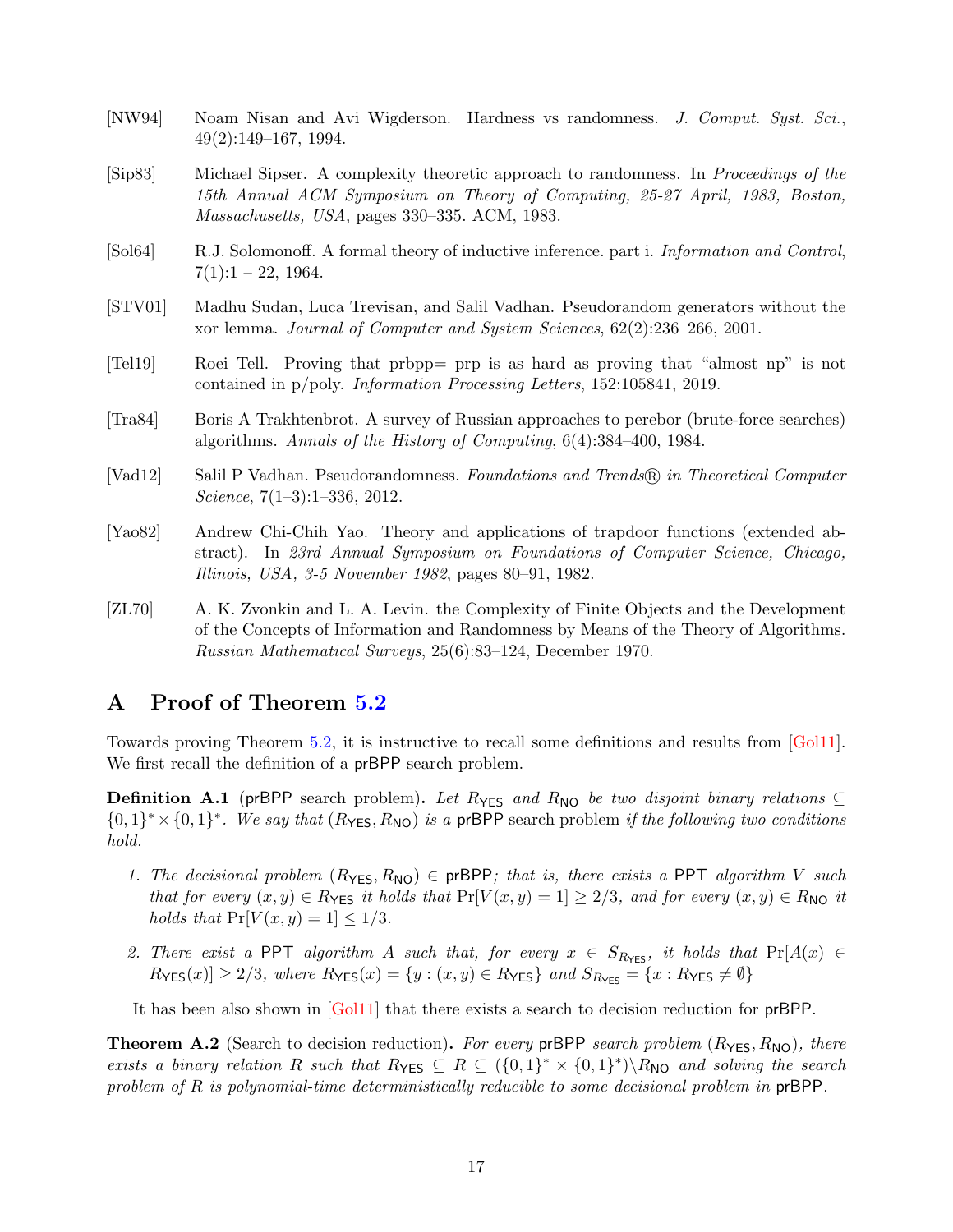Now we are ready to present a proof for Theorem [5.2.](#page-9-1)

**Proof:** [of Theorem [5.2\]](#page-9-1) We first show that the task of constructing an targeted PRG, when being viewed as a search problem, can be solved by a search prBPP algorithm. Consider any constant  $c > 0$ , and any polynomial  $T(n) \geq n$ . To construct an  $(n, c \log n)$ -targeted PRG, it is convenient here to think of the PRG as a set of size  $2^{c \log n} = n^c$  consisting of strings of length n. Thus, we consider the following prBPP search problem. Given an instance  $(1^n, x)$  (where  $|x| \in \{0, 1\}^n$ ), a witness of x is just a set of strings that "fools" the first  $\log n$  probabilistic  $T(n)$  time machines. More formally, let R<sub>YES</sub> be a binary relation such that  $(1^n, x, S_{n,x}) \in R_{\text{YES}}$  if  $S_{n,x}$  is a set of *n*-bit strings,  $|S_{n,x}| = n^c$ , and for any probabilistic machine D such that D runs in time  $T(n)$  and  $|D| \leq \log \log n$ , it holds that

<span id="page-18-1"></span>
$$
\left| \frac{1}{|S_{n,x}|} \sum_{s \in S_{n,x}} \Pr[D(1^n, x, s) = 1] - \Pr[r \leftarrow \{0, 1\}^n : D(1^n, x, r) = 1] \right| \le \frac{1}{12}.
$$
 (6)

In addition, let  $R_{\text{NO}}$  be a binary relation such that  $(x, S_{n,x}) \in R_{\text{NO}}$  if for at least one machine of the machines with description length  $\leq \log \log n$  Equation [6](#page-18-1) with  $\frac{1}{12}$  replaced by  $\frac{1}{6}$  does not hold.

We next explain that  $(R_{\text{YES}}, R_{\text{NO}})$  is indeed a prBPP search problem. We first build a PPT algorithm V that decides whether  $(1^n, x, S_{n,x}) \in R_{\text{YES}}$  or  $(1^n, x, S_{n,x}) \in R_{\text{NO}}$ . V enumerates all probabilistic machines D such that  $|D| \leq \log \log n$  and verifies whether Equation [6](#page-18-1) with  $\frac{1}{12}$  replaced by  $\frac{3}{24}$  holds w.r.t. this D (where V stops to emulate D after  $T(n)$  steps and V compute the value of  $\Pr[r \leftarrow \{0,1\}^n : D(x,r) = 1]$  by drawing sufficiently many samples and taking the average). V accepts only when every machine D passes this check. By Chernoff bound and union bound, we conclude that V satisfies the properties required in Definition  $A.1$ . We then construct a solutionfinding PPT algorithm A such that for any  $(1^n, x)$ , A find a set  $S_{n,x}$  satisfying  $(1^n, x, S_{n,x}) \in R_{\text{YES}-}$ (with high probability). On input  $(1^n, x)$ , A simply sample a set  $S_{n,x}$  of  $n^c$  n-bit random strings. Since the number of strings in  $S_{n,x}$  (*n<sup>c</sup>*) is much larger than the number of machines that  $S_{n,x}$  tries to fool (log n), by Chernoff bound and union bound, it follows that A will find a solution  $S_{n,x}$  with high probability ( $\geq 2/3$ ).

Finally, by Theorem [A.2,](#page-17-11) there exists a binary relation R such that  $R_{\text{YES}} \subseteq R \subseteq (\{0,1\}^* \times$  $\{0,1\}^*\setminus R_{\text{NO}}$  and a deterministic polynomial-time algorithm G such that for all  $n \in \mathbb{N}, x \in \{0,1\}^n$ ,  $(1^n, x, G(1^n, x)) \in R$ . Let  $g: 1^n \times \{0, 1\}^n \times \{0, 1\}^{c \log n} \to \{0, 1\}^n$  be a function such that on input  $(1^n, x, i)$ ,  $g(1^n, x, i)$  outputs the *i*-th string in the set  $G(1^n, x)$ . Note that since R and R<sub>NO</sub> are disjoint, it follows that for all  $n \in \mathbb{N}$ , all  $x \in \{0,1\}^n$ , all probabilistic machines D such that D runs in time  $T(n)$  and  $|D| \leq \log \log n$ , it holds that

$$
\left| \Pr[i \leftarrow \{0, 1\}^{c \log n} : D(1^n, x, g(1^n, x, i)) = 1] - \Pr[r \leftarrow \{0, 1\}^n : D(1^n, x, r) = 1] \right| \le \frac{1}{6}
$$

Thus, we conclude that g is a T-secure  $(n, c \log n)$ -targeted PRG.

# <span id="page-18-0"></span>B Proof of Lemma [6.7](#page-11-0)

**Proof:** Our proof starts with a standard hybrid argument. Let  $\alpha = \frac{1}{6}$  $\frac{1}{6}$ . To remove the absolute value in Equation [3,](#page-12-0) observe that there exists a bit  $b \in \{0, 1\}$  such that

$$
\Pr[y \leftarrow \{0, 1\}^d : D(\text{NW}^f_{\mathcal{I}}(y)) = b] - \Pr[w \leftarrow \{0, 1\}^m : D(w) = b] \ge \alpha.
$$

For every  $j \in \{0, 1, \ldots, m\}$ , we consider the hybrid distribution  $H_j$  defined as the following:

$$
H_j = (f(y_{I_1}), \ldots, f(y_{I_j}), w_{j+1}, \ldots, w_m)
$$